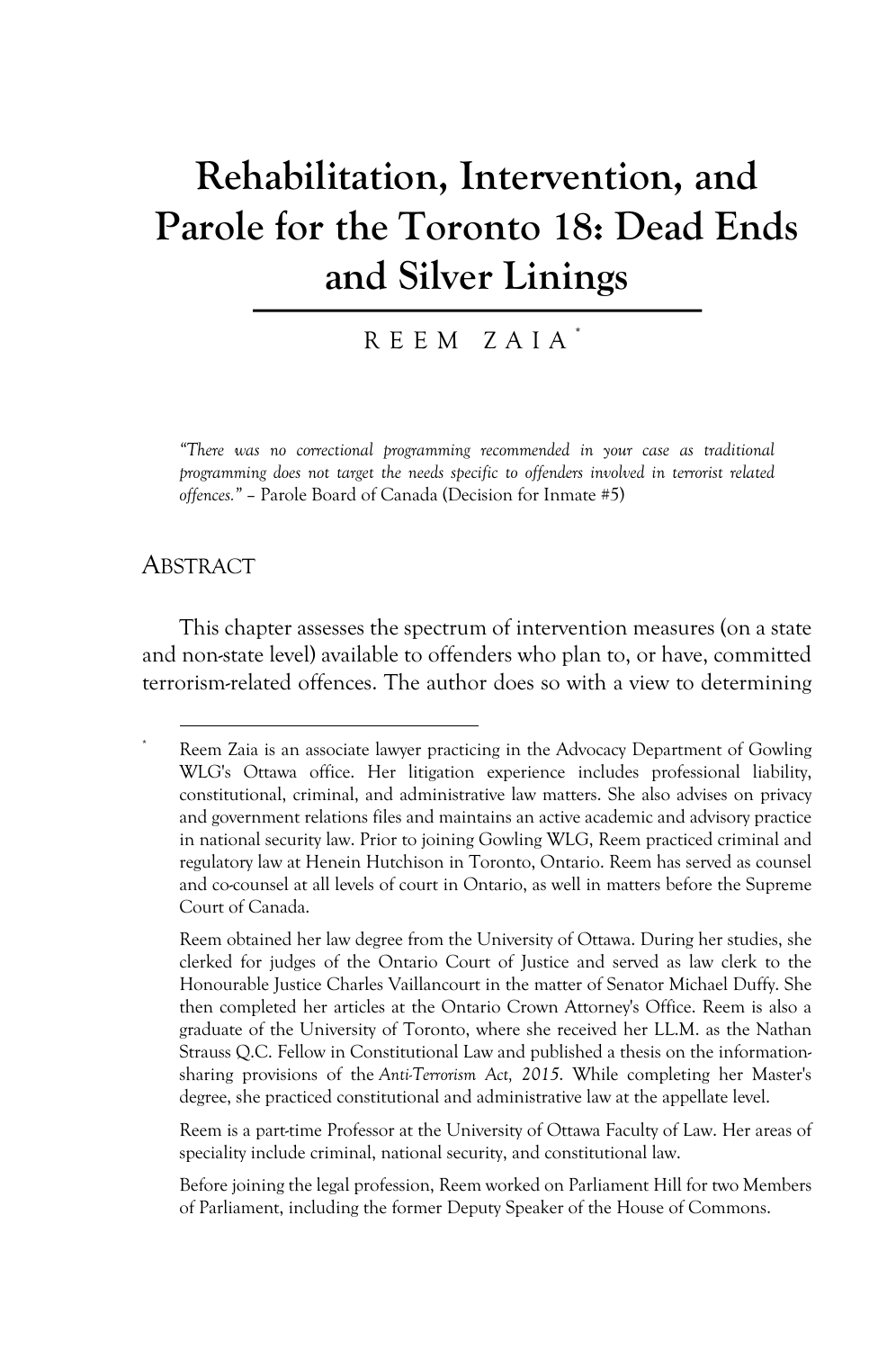whether intervention measures or rehabilitative efforts are sufficiently mitigating for the purpose of sentencing or parole. The author begins by surveying various intervention programs in Canada for persons at the "precharge" stage and highlights their practical shortcomings. Relying on this information, she emphasizes that evidence of rehabilitation efforts or work with intervention groups can prove insufficient for the purpose of mitigating a sentence of incarceration or granting parole. The author argues that this phenomenon results in a dead-end at every milestone of the criminal justice system for offenders convicted for terrorism-related offences. Even in cases where offenders have shown an ability to rehabilitate, the weight of their rehabilitative efforts is often questioned by courts and the National Parole Board by virtue of the crime they committed.

## **I. INTRODUCTION**

hat awaits those convicted and sentenced for terrorism-related offences at the sentencing and parole stages? A dead end. Indeed, this fate pervades the criminal justice system. W hat awaits those convicted and sentenced for terrorism-related offences at the sentencing and parole stages? A dead end. Indeed, this fate pervades the criminal justice system. Specifically, Canada's existing framework f mentoring, coaching, social support, counselling, and programming<sup>1</sup> lacks cohesion and consistency. They are limited in terms of their jurisdictional reach, accessibility, and utility. Unlike the Partner-Assault Response Program, or Alcoholics Anonymous, which are designed to offer therapeutic and non-therapeutic intervention for offenders with addictions or predilections in the post-charge phase, there is no decades-old, systematized "go-to" for persons convicted of terrorism-related offences. Likewise, the Correctional Service of Canada (CSC) does not offer specialized programming for inmates convicted of terrorism-related offences. Making matters worse, clinical risk assessments for inmates convicted of terrorism offences are frequently viewed with skepticism by courts and the National Parole Board of Canada (the "Board"). These cumulative tensions render it difficult to identify appropriate interventions

<sup>1</sup> Canada Centre for Community Engagement and Prevention of Violence, *National Strategy on Countering Radicalization to Violence*, Catalogue No. PS4-248/2018E-PDF (Ottawa: Canada Centre, 2018), 31, https://www.publicsafety.gc.ca/cnt/rsrcs/pblctns /ntnl-strtg-cntrng-rdclztn-vlnc/ntnl-strtg-cntrng-rdclztn-vlnc-en.pdf.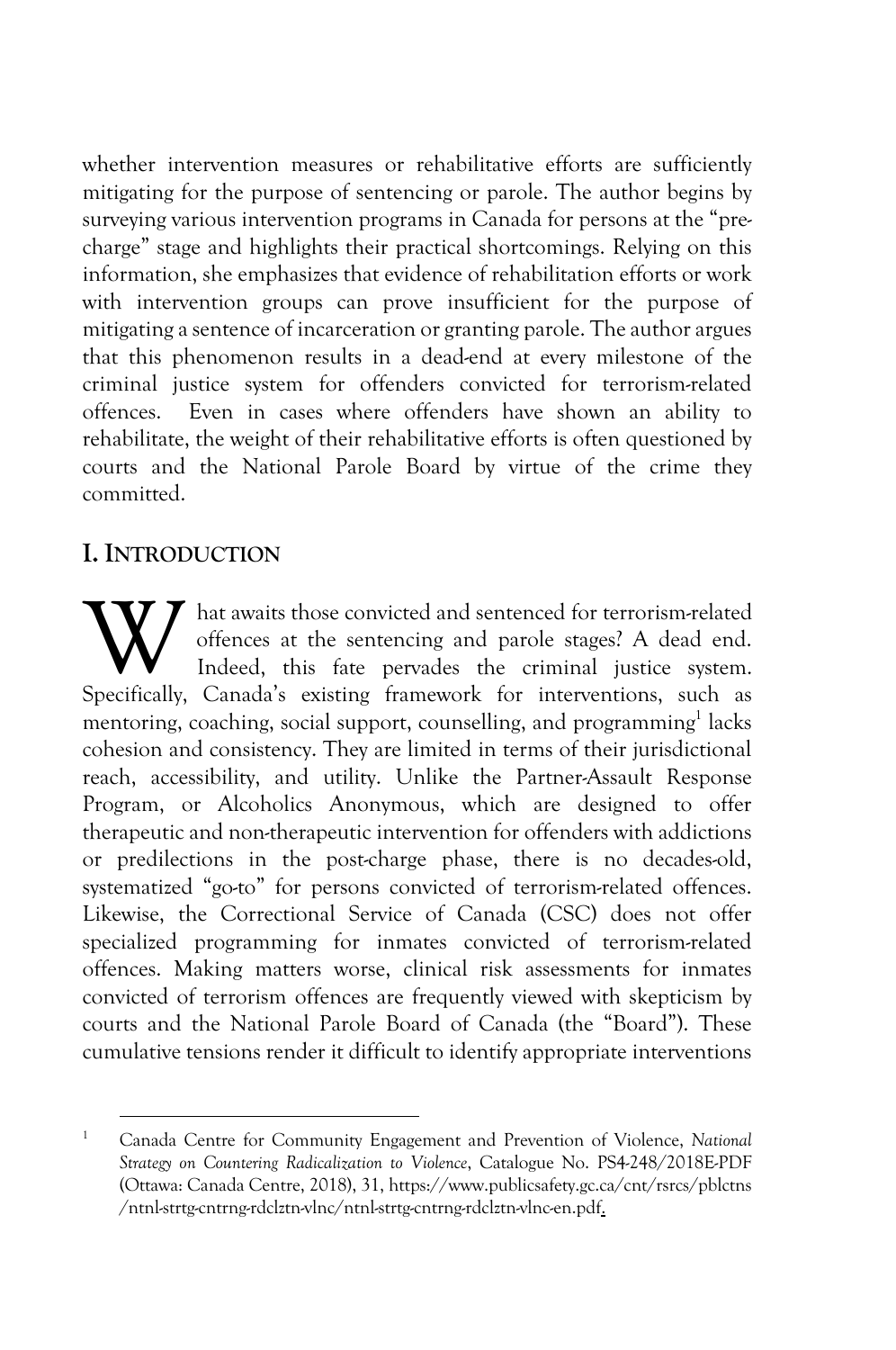and, more importantly, determine how a sentencing court or the Board would receive them.

Relying on the Toronto 18 cases and, more broadly, cases involving inmates convicted of terrorism offences since 2001, this chapter sheds light on the systemic resource deficit for interventions at the tail ends of the justice system (i.e., the pre-charge, pre-sentence, and custodial stages). This deficit is double-edged – it applies to inmates who lack the resources to rehabilitate and taxpayers who are burdened with the cost of keeping an inmate incarcerated without appropriate interventions and the risk of further radicalization. Worse, those who do not receive appropriate interventions are at a greater risk of harbouring the same grievances that initially led them into the criminal justice system and re-offending upon release.

Part II of this chapter provides an overview of existing interventions available to offenders in Canada at the governmental and nongovernmental levels. It will also address some of the practical and strategic challenges offenders face as a result of this resource deficit. Part III highlights how evidence of rehabilitation or positive intervention has fared at the sentencing stage by drawing on pre-sentence and psychiatric reports from selected Toronto 18 cases. Part IV focuses on 15 cases from the Board involving inmates convicted of terrorism offences since 2001. Relying on these decisions, I identify cases where the Board's decision to refuse release were partly attributable to the absence of structured, institutionalized programming or the reliability of clinical risk assessments. I also comment that in nearly half of those cases, the Board imposed a condition on the inmate to participate in religious counselling. I conclude by making recommendations for counsel who intend to introduce their clients to intervention programs at various stages of the criminal justice system to avoid the dead ends articulated, with a view to facilitating their clients' eventual reintegration into the community.

# **II.A DEAD END FOR CONCERTED INTERVENTION AT THE PRE-CHARGE AND PRE-SENTENCE STAGES**

Between 2001 and 2018, 55 individuals were charged with terrorism offences under the *Criminal Code*. <sup>2</sup> By the end of 2015, only 12 offenders

<sup>2</sup> Public Safety Canada, *2018 Public Report on the Terrorism Threat to Canada*, Catalogue No. PS1-16E-PDF (Ottawa: PSC, 2019), https://www.publicsafety.gc.ca/cnt/rsrcs/pbl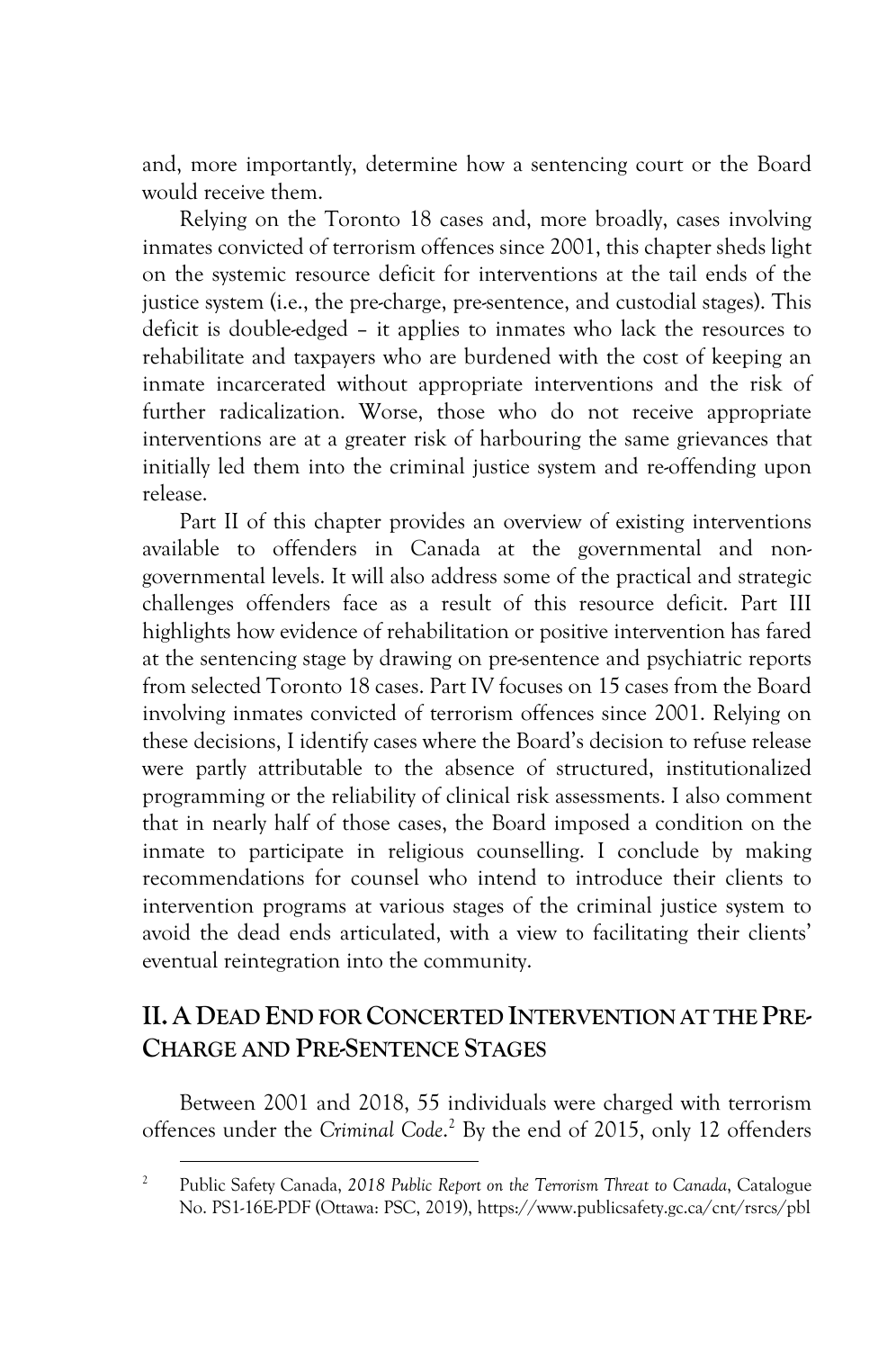were federally incarcerated for terrorism-related offences, with sentences ranging from six years to life – the majority of them being in maximumsecurity facilities.<sup>3</sup> As some researchers later discovered, the average sentence for those in leadership roles was 21 years, as compared with 11 years for those in non-leadership roles.<sup>4</sup> Moreover, of the 26 prosecutions that resulted in a guilty plea or conviction since 2001, 23% received life sentences, and the average sentence for terrorism offences to date is 13 years.5

Comparatively speaking, the total number of inmates convicted of terrorism offences when measured against crime statistics is low when viewed in light of all offenders in Canada. However, the potential harms caused by these offenders are significant as compared with those who commit more common crimes. At first blush, it would seem that the absence of specific programming during the pre-charge, pre-sentence, and custodial phases is a product of scarce resources. From a fiscal standpoint, one might question the rationale behind implementing inmate-specific programs of a highly specialized nature, particularly if the volume of inmates committing terrorism offences is low. By contrast, from a public policy perspective, one might argue that the rise of extremism in Canada and globally<sup>6</sup> should raise the spectre of concern. Whether a far-right online subculture incites a mass shooting, or a radicalized inmate is released without access to the appropriate intervention tools, society never stands to gain when individuals who need intervention do not receive it.

ctns/pblc-rprt-trrrsm-thrt-cnd-2018/index-en.aspx#s32. 3 Access to Information Request A-2016-0014, Email Correspondence between Departmental Staff in Preparation for Minister's U.K. Trip, 582 [*A-2016-0014*] [ATIP, Email Correspondence] (on file with author).

<sup>4</sup> Michael Nesbitt, Robert Oxoby, and Meagan Potier, "Terrorism Sentencing Decisions in Canada since 2001: Shifting Away from the Fundamental Principle and Towards Cognitive Biases," UBC Law Review 52, no. 2 (2019).

<sup>&</sup>lt;sup>5</sup> Nesbitt, Oxoby, and Potier, "Terrorism Sentencing Decisions," 10-11.

<sup>6</sup> See e.g., Gordon Corera, "Is There a Growing Far-right Threat Online?," *BBC News*, July 8, 2019, https://www.bbc.com/news/world-europe-48830980; Josee St-Onge, "Social Media Fuelling Rise of 'New Generation of Extremism' in Alberta, report says," *CBC News*, April 23, 2019, https://www.cbc.ca/news/canada/edmonton/albertastudy-extremism-radicalism-online-hate-terrorism-1.5108262; Alex Boutilier, "Rise of Right-wing Extremists Presents New Challenge for Canadian for Law Enforcement Agencies," *Toronto Star*, October 7, 2018, https://www.thestar.com/news/canada/201 8/10/07/rise-of-right-wing-extremists-presents-new-challenge-for-canadian-law-enforce ment-agencies.html.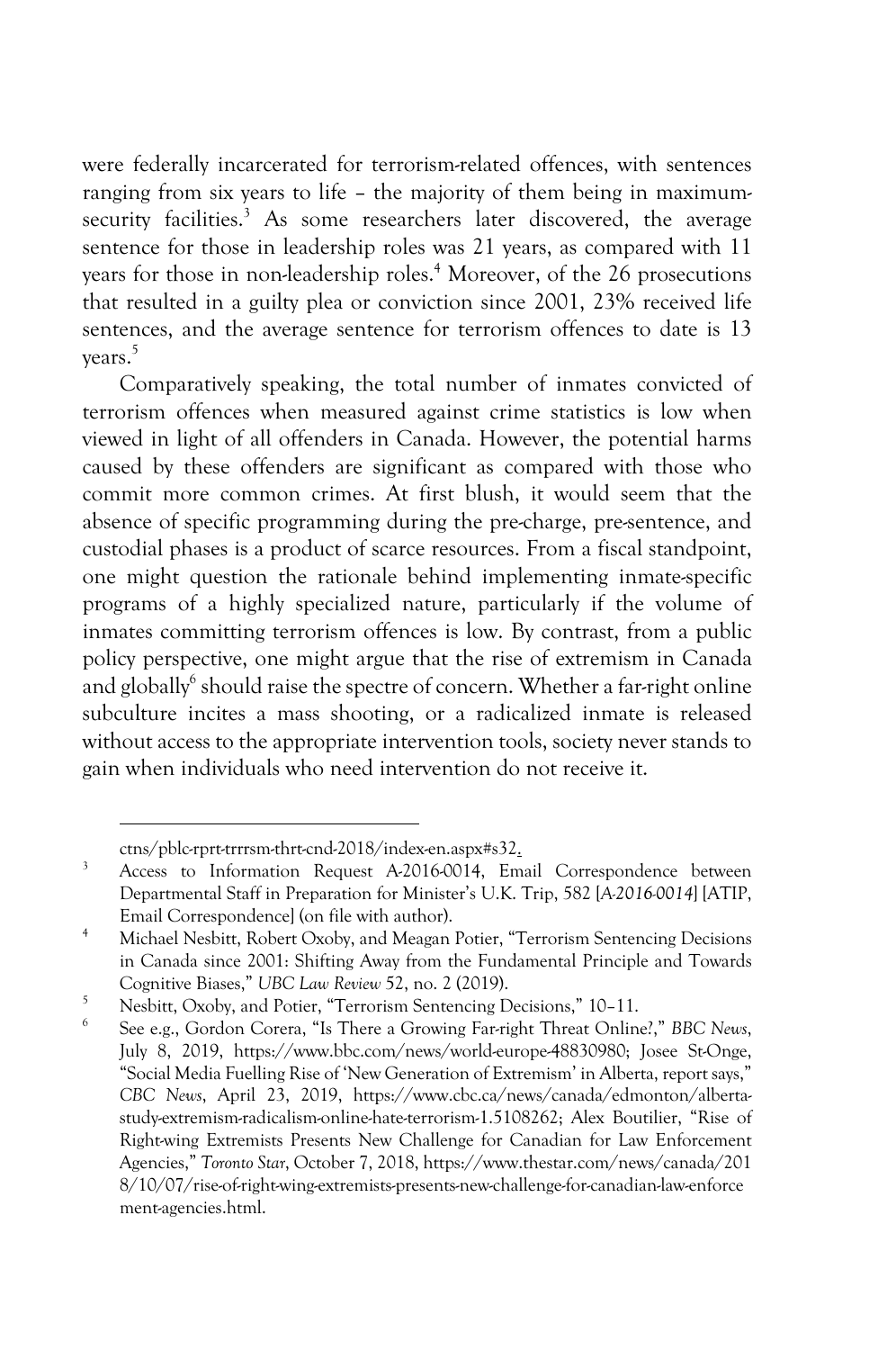Relatedly, the importance of programming is also relevant when measured against the average age of inmates convicted of terrorism offences. As evidenced in Chapter 14 by Dr. Michael Nesbitt, many of the Toronto 18 inmates were relatively young compared to their cohort in custody. Regrettably, many of them are being released from custody still radicalized.7

Due to restrictions attributable to privacy laws, it is difficult to ascertain exactly how many and which offenders participated in intervention programming prior to their sentences and/or during their time in custody. More importantly, it would be helpful to know the proportion of offenders who were able to identify, match with intervention programs during the pre-charge phase, and successfully complete them prior to their sentence passing. A brief survey of existing interventions at the pre-charge and presentencing phases may shed light on the difficulties that inmates have in locating appropriate interventions. As the information below demonstrates, existing intervention resources are limited in their availability and may not serve as appropriate templates in terms of meeting the grievances and needs of the offender.

# **A. State and Non-State Actors in the Intervention Forum**

#### **1. Federal State Actors**

Few centres across Canada specialize in the delivery of intervention programs. At the federal level, there is no unified intervention program for persons who have been charged with a terrorism-related offence at the pretrial stage. However, there are some centres and government-funded groups with mandates to work with various stakeholders across the country. These groups operate with a view to gathering and disseminating evidence-based research on the efficacy of intervention programs and supporting their implementation.

For example, in 2017, the federal government established the Canada Centre for Community Engagement and Prevention of Violence (the "Canada Centre") to build a knowledge base in this capacity. The Canada Centre exists under the auspices of Public Safety Canada to research and

<sup>7</sup> Stewart Bell, "Canada's Terrorism Offenders are Coming out of Prison Still Radicalized," *Global News*, February 27, 2020, https://globalnews.ca/news/6574722/t errorism-in-canada-deradicalization-programs-parole/.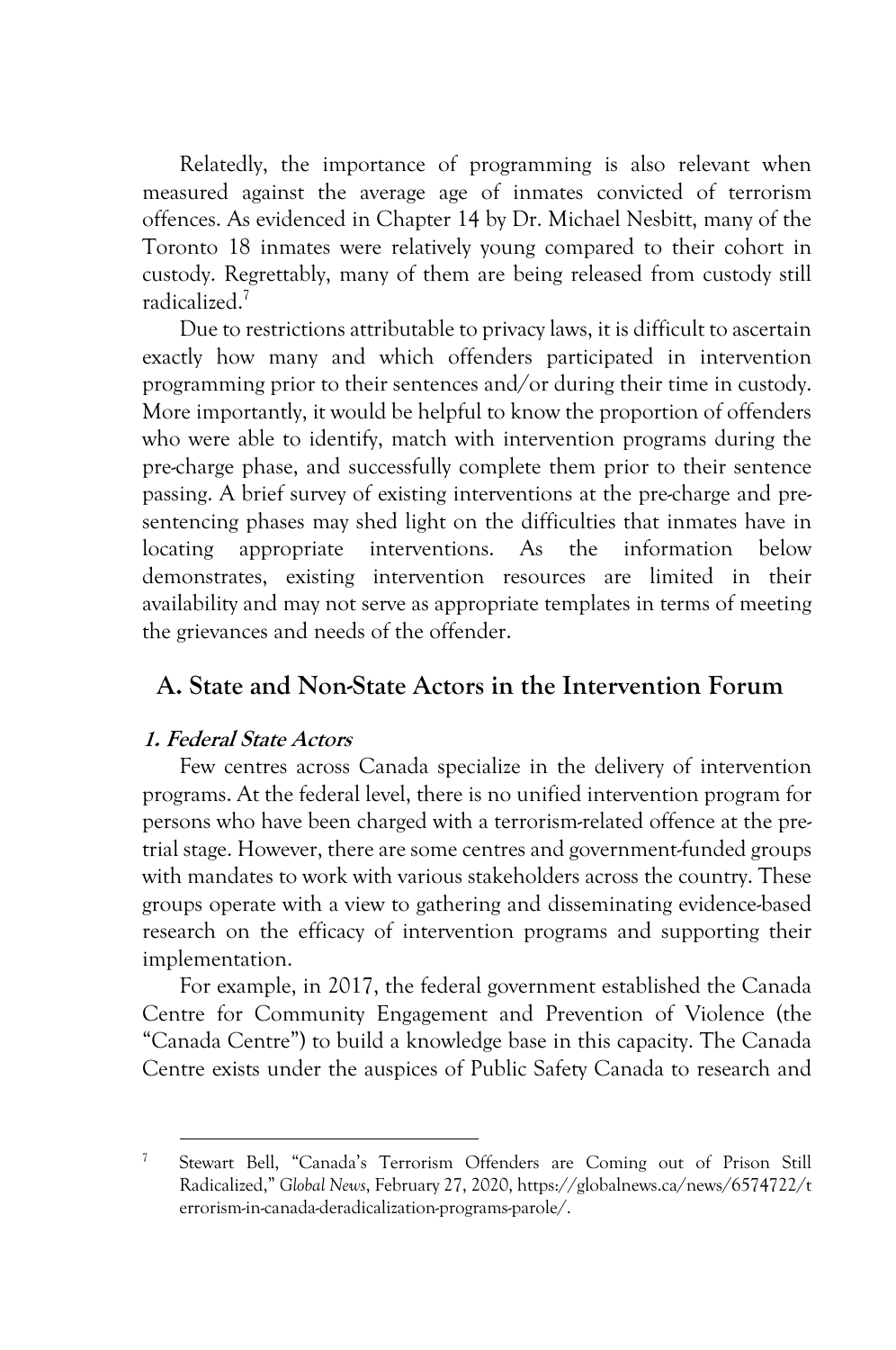advise on counter-radicalization measures as well as assist stakeholders across the country with the implementation of intervention mandates.

In 2017, long after the Toronto 18 trials were heard and after some inmates were paroled, the federal government allocated \$35 million in funding to establish the Canada Centre and support its work over five years, with an additional \$10 million each year following.<sup>8</sup> Based in Ottawa, the Canada Centre provides leadership at the national level in areas such as policy guidance to the Minister of Public Safety and Emergency Preparedness. It also promotes coordination and collaboration with organizations to prevent radicalization, secure funds, and coordinates research relevant to deradicalization from violence, and targeted programming through the Canada Centre's Community Resilience Fund to support initiatives that prevent radicalization to violence.<sup>9</sup> The Canada Centre is comprised of professionals with expertise in countering radical violence in research, policy, and advocacy-based roles. It also represents Canada at the international level alongside other state and non-state actors, including the Five Eyes.10 The Canada Centre constitutes the backbone for various organizations that require funding support and community-based resources. As members of the Toronto 18 are slowly released on parole, this type of funding becomes less directly applicable to them, as it is not designed to facilitate contact with inmates.

While the Canada Centre does not work directly with accused persons, it works closely with community groups that deliver intervention programming. It is helpful to know that the Centre releases information about its work to the public from time to time. Counsel might also benefit from learning where the Canada Centre allocates its dollars to build intervention programs across the country when considering programming for clients.

Relatedly, CPN-Prev (Canadian Practitioners Network for Prevention of Radicalization and Extremist Violence) is a public, evidence-based organization funded by Public Safety's Community Resilience Fund. The fund is administered through the Canada Centre. CPN-Prev was established to fill a gap by connecting practitioners to one another across the country to assist radicalized individuals. Practitioners include, but are not limited to, social workers, psychologists, and psychiatrists. CPN-Prev

<sup>8</sup> Canada Centre, *National Strategy on Countering Radicalization to Violence*, 5.

<sup>9</sup> Canada Centre, *National Strategy on Countering Radicalization to Violence*, 5–6. 10 Canada Centre, *National Strategy on Countering Radicalization to Violence*, 6.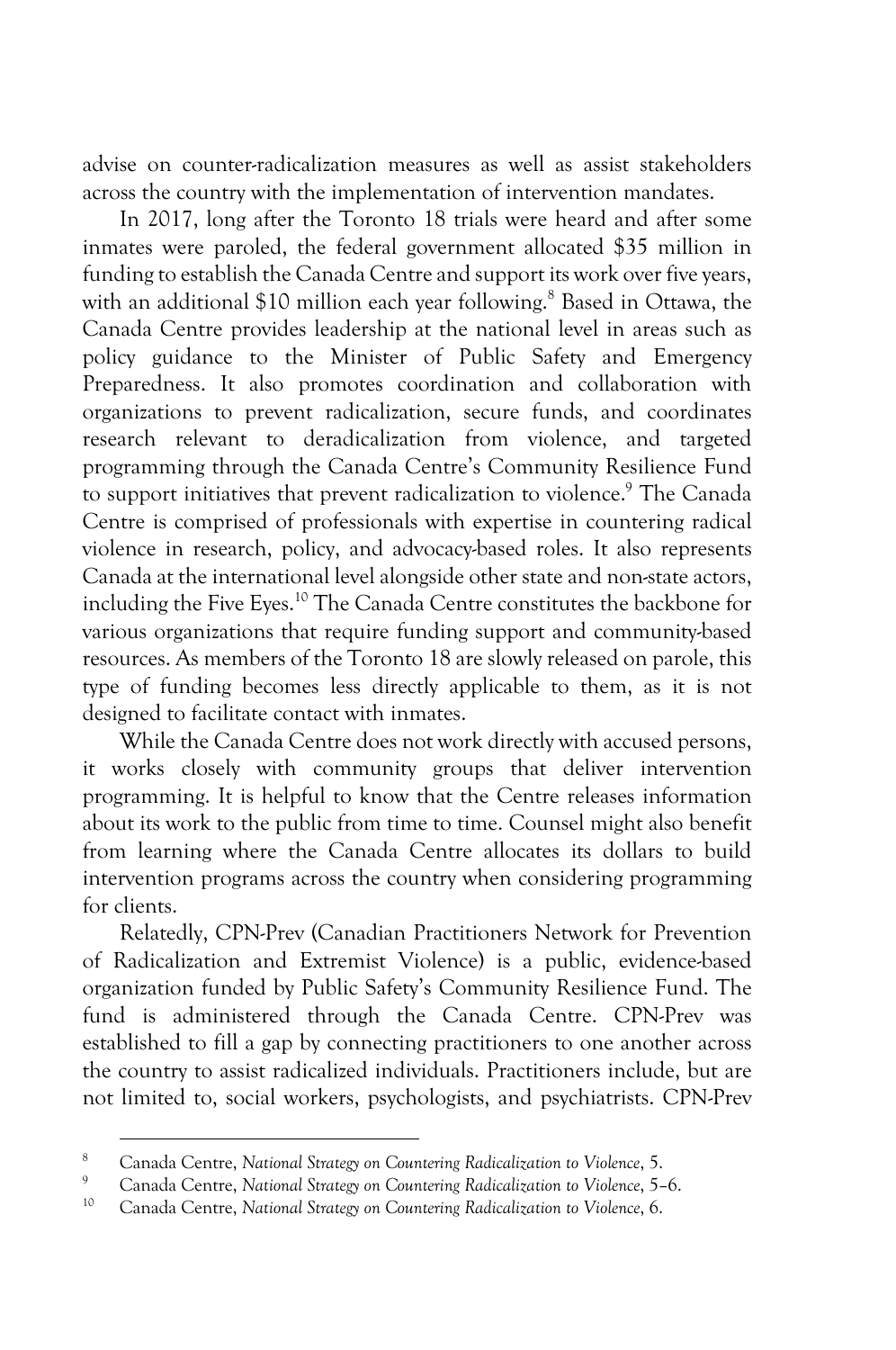supports interventions across Canada and trains practitioners by sharing tools for intervention. CPN-Prev produces systemic reviews and publishes its findings for public consumption on a range of issues including, but not limited to, extremist online content and factors that lead to radicalization. Presently, the organization is studying empirical evidence regarding intervention and counter-violent extremism programs to assess whether they actually work.<sup>11</sup> Importantly, CPN-Prev has a dedicated team of academics, practitioners, and policymakers who are able to locate practitioners in various communities for individuals who require intervention.

CPN-Prev is a valuable resource for defence lawyers who wish to custom-tailor an intervention program for their clients at any stage of a prosecution. A call to CPN-Prev will assist in bridging the connection with various practitioners in different communities. For example, CPN-Prev may connect counsel to a forensic psychiatrist, psychologist, or religious leader where appropriate. These types of contacts, if made early, are particularly helpful for offenders who wish to begin rehabilitating at an earlier stage in their involvement with the justice system. They provide the offender with an array of options in terms of who might be willing to assist and how that individual can be reached. Importantly, CPN-Prev's interventions are not limited to the pre-charge phase and can be helpful prior to sentencing or while an inmate is in custody.

#### **2. Municipal State Actors**

At the municipal level, some programs also focus on intervention during the pre-charge stage of a case. Each program has a unique mandate with a focus on particular outcomes and is exclusive to its respective jurisdiction. Many of them feature prominently in more urban, metropolitan areas such as Toronto, Ottawa, Edmonton, and Calgary.

For example, the Multiagency Early Risk Intervention Tables (MERIT) is a program led by the Ottawa Police Service with a broad mandate to "reduce risk and victimization and improve community resiliency and wellbeing."<sup>12</sup> While broad in scope, the program also hosts the Preventing and

<sup>11</sup> "Reviews #2 and #3: Programs That Aim to Prevent Violent Radicalization & Disengage Individuals Adhering to Violent Radical Ideas/Behaviors," CPN-Prev, accessed August 1, 2019, https://cpnprev.ca/systematic-review-3/.

<sup>12</sup> "MERIT," Ottawa Police Service, accessed August 1, 2019, https://www.ottawapolice.c a/en/news-and-community/MERIT.aspx.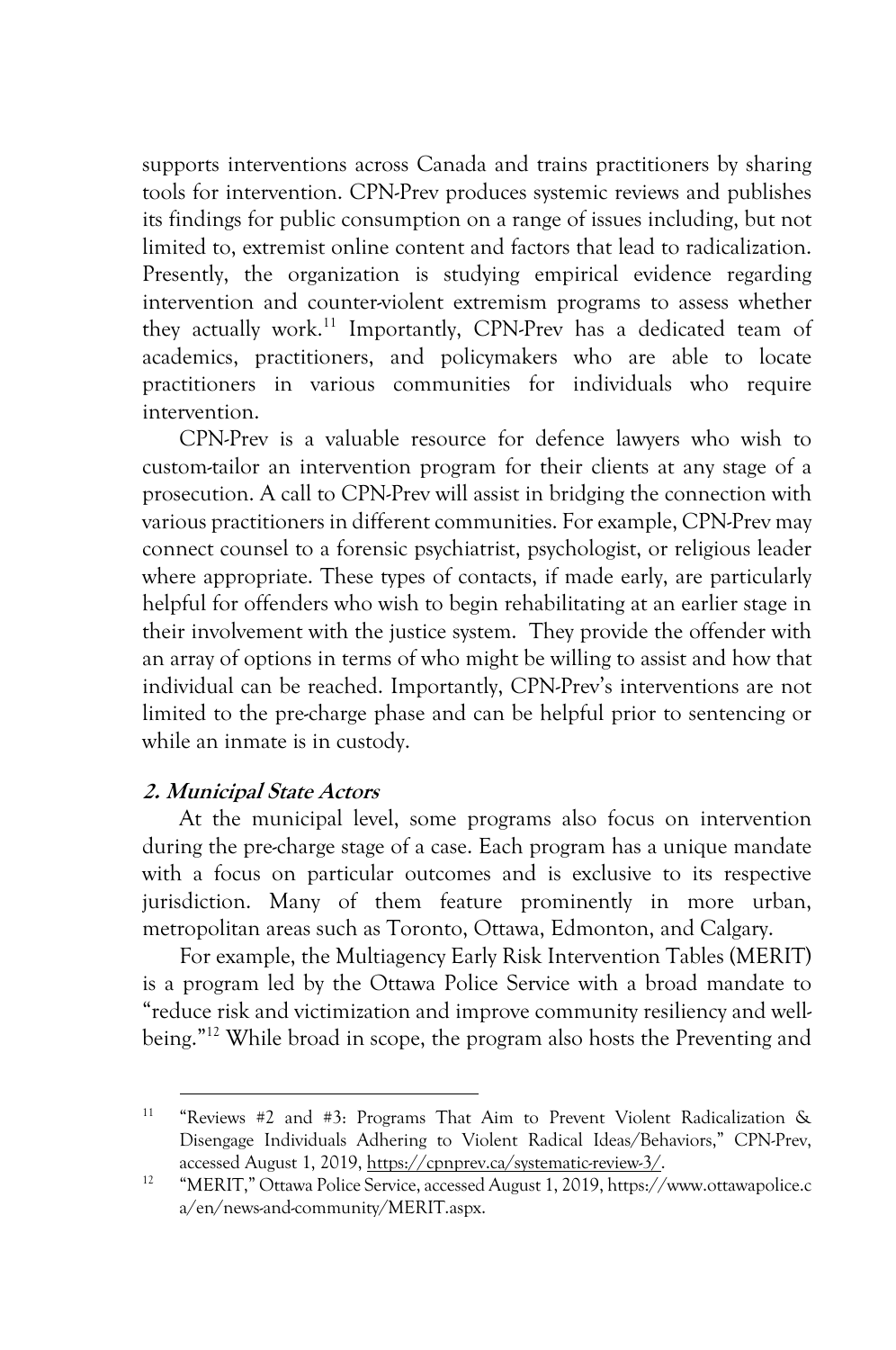Countering Violent Extremism (P/CVE) program, which is designed to increase responsiveness to radicalization. Funded by the Community Resilience Program at the Canada Centre, the program facilitates interventions with persons who are at risk of radicalizing prior to their entry into the criminal justice system.<sup>13</sup> The program is collaborative and operates alongside multiple community agencies to assist persons in avoiding charges under the *Criminal Code.*

The Toronto Police Service (TPS) is responsible for a similar initiative to counter violent extremism. FOCUS is a multi-agency program under the auspices of the TPS, the City of Toronto, the United Way, and various local community organizations. The program focuses on risk intervention that is required due to the probability that risk will manifest as an emergency, social disorder, crime, or further victimization.<sup>14</sup> The program relies on social workers, public health workers, counsellors, and community groups to identify and assist persons who are at an elevated risk of victimization or offending.15 Using "situation tables," law enforcement and practitioners come together to review cases involving individuals who are at high risk of radicalization.16 In 2018, the federal government granted the organization approximately \$1 million in funding in addition to funding from the Community Resilience Fund for its coordinated efforts in this regard.<sup>17</sup>

In Edmonton, the Resiliency Project of the Edmonton Police Service (EPS) recently received funding to address sources of violent extremism online and offline.18 The project operates in collaboration with the

tion-FOCUS\_Human-Services-and-Justice-Co-ordinating-Committee-Jan-20182.pdf. 15 Chris Herhalt, "Feds offer \$1M to strengthen "Focus Toronto' intervention program,"

<sup>13</sup> Matthew Kupfer, "Ottawa Police get Almost \$1M to Prevent Violent Extremism," *CBC News*, July 21, 2018, https://www.cbc.ca/news/canada/ottawa/ottawa-police-radicaliza tion-violent-extremism-prevention-1.4756178.

<sup>&</sup>lt;sup>14</sup> "Focus Situation Tables," Toronto Police Service, Presentation by Sgt. Brian Smith, accessed August 1, 2019, http://hsjcc.on.ca/wp-content/uploads/NY-HSJCC-Presenta

*CP 24*, September 6, 2018, https://www.cp24.com/news/feds-offer-1m-to-strengthenfocus-toronto-intervention-program-1.4082874.

<sup>16</sup> Public Safety Canada, *Federal Funding for Toronto Police to Expand Counter Radicalization to Violence Initiative* (New Release) (Ottawa: PSC, 6 September 2018), https://www.can ada.ca/en/public-safety-canada/news/2018/09/community-resilience-fund-provides-t orontopolice-with-1-million-to-expand-a-counterrad2violence-prevention-and-intervent ion-program.html.

<sup>17</sup> Public Safety Canada, *Federal Funding for Toronto Police*.

Lydia Neufeld, "Edmonton police, anti-violence organization receive \$3.5 million to target radicalization in Alberta," *CBC News*, January 19, 2018, https://www.cbc.ca/ne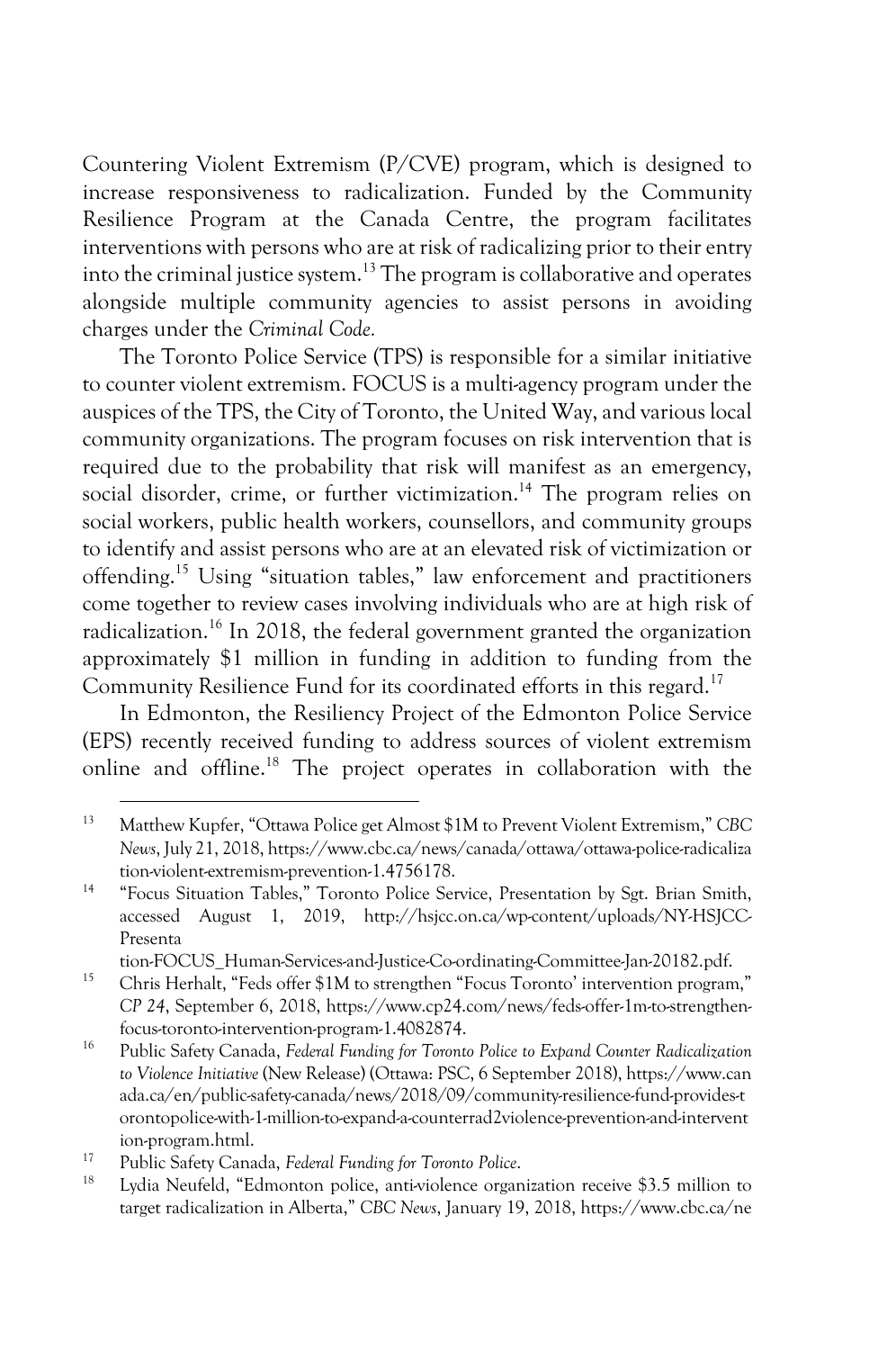Organization for the Prevention of Violence (OPV), an organization that conducts psycho-social interventions and an evidence-driven approach to countering violent extremism.19 The OPV produces research and working relationships with organizations across Alberta, including the Royal Canadian Mounted Police and EPS, to create awareness and assist in developing evidence-based interventions. The OPV is also funded by the Community Resilience Fund to identify sources of extremism throughout Alberta and establish partnerships to address radicalization.<sup>20</sup>

Similarly, since 2015, Calgary's local police force has delivered a precharge intervention program called ReDirect. ReDirect is designed to prevent Calgary youth and young adults from being radicalized to violence through education and social support.<sup>21</sup> ReDirect has a dedicated case planning team that develops individualized support plans for young persons and helps find the right community agencies to implement the plan. The program accepts referrals from "concerned parents, teachers, community leaders or anyone else who knows them well enough to observe concerning behaviours."22 Those eligible for the program are considered against the backdrop of three criteria: engagement with a radical cause or ideology, intent to cause harm, and ability to cause harm. Those who successfully complete individualized programming receive follow-up assistance from the ReDirect team if required.<sup>23</sup>

While police-based programming such as those discussed above can be helpful for young persons without a criminal record, radicalized adults may be hesitant to rely upon them, particularly if they are more entrenched in their ideology. For example, some offenders may be hesitant to expose their vulnerabilities and ideologies to a police agency despite assurances that information will remain confidential. For programs that offer assistance during the post-charge phase, such as MERIT, some counsel may also be

ws/canada/edmonton/terrorism-hate-radicalization-edmonton-1.4495506. 19 Organization for the Prevention of Violence, accessed August 1, 2019, https://prevent violence.ca. 20 "Political scientist receives federal grant to help prevent violent extremism in Alberta,"

University of Alberta, accessed August 1, 2019, https://www.ualberta.ca/arts/facultynews/2018/january/political-scientist-receives-federal-grant-to-help-prevent-violent-ext remism-in-alberta.

<sup>21</sup> *ReDirect*, accessed August 1, 2019, http://www.redirectprogram.ca. 22 *ReDirect*. 23 *ReDirect*.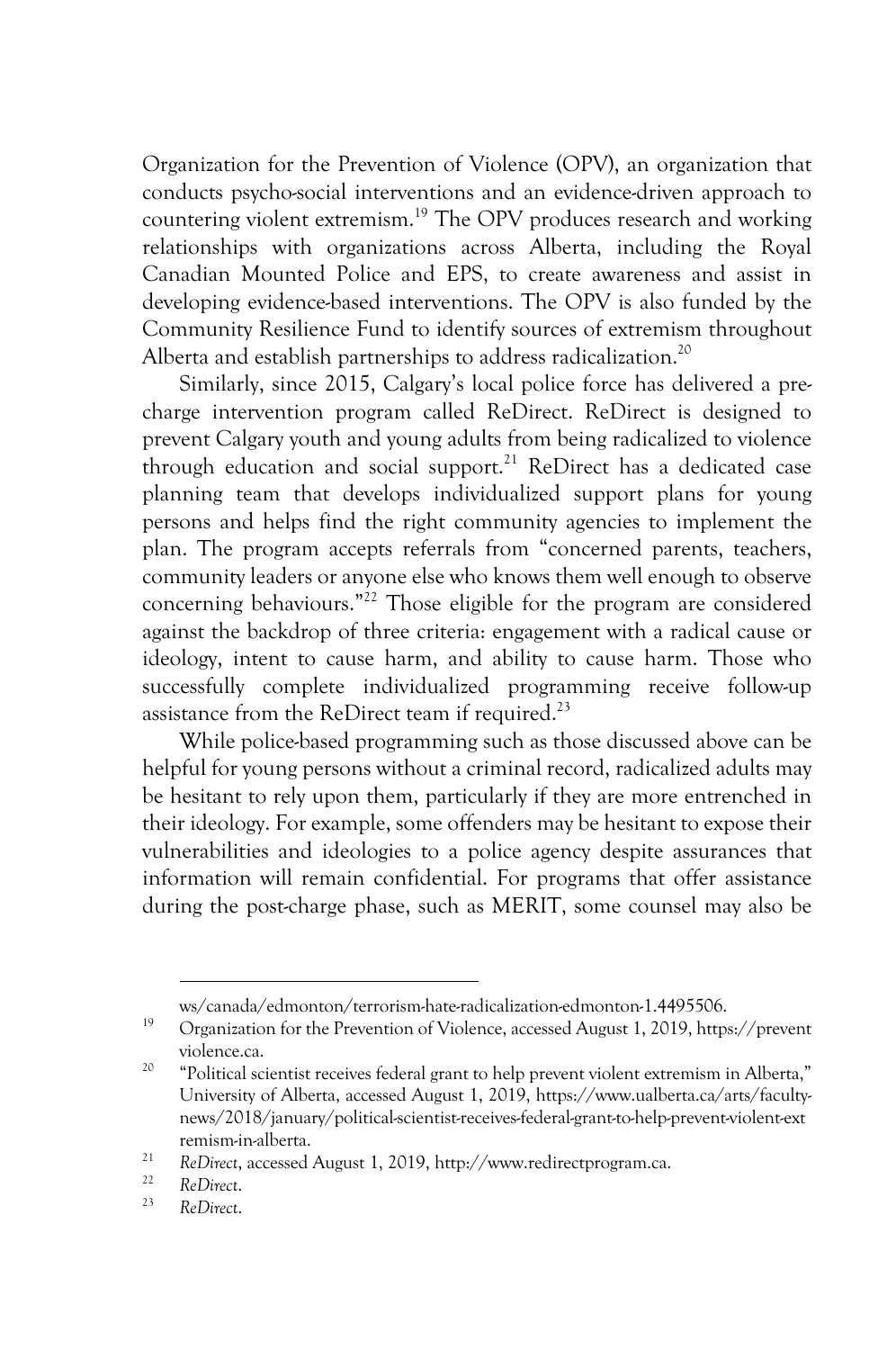hesitant to introduce their clients to the police during the pre-charge phase, especially if their arrest is imminent.

#### **3. Non-State Actors**

It would seem that Canada's complement of non-state actors is also scant. By non-state actors, I refer to entities that are not necessarily publicly affiliated with the state. In terms of non-state actors, one of the most prominent and well-known organizations is the Centre for the Prevention of Radicalization Leading to Violence (CPR) in Montreal, Quebec. While created by the City of Montreal with additional funding from the Government of Quebec, this non-profit organization is not a governmentrun program. The program is run by individuals who are not government employees. It provides inter-disciplinary support for those affected by radicalization (e.g., families), persons who are radicalized, and those who are on the path to radicalization. CPR's mandate focuses on hate crimes and radicalization. Its interdisciplinary team includes psychosocial counselling services and resources to assist individuals with reintegration into the community. Notably, CPR runs a 24/7 free hotline for confidential support and counselling to persons who are worried about someone who is radicalizing or has radicalized, persons who want to cease involvement in a radical group, those suspected of being radicalized, and professionals who identify or work with people who have demonstrated signs of radicalization.<sup>24</sup> In 2017, CPR fielded 349 requests for help and reports through its platform.25 It also provided 158 training sessions to various stakeholders and organizations, training approximately 2,630 persons in intervention.26

In terms of interventions, CPR focuses on Quebec. In that sense, the jurisdictional reach of the organization is more limited than one would hope. However, CPR shares best-practice models and research internationally. For example, individuals from CPR recently travelled to Lebanon for a range of meetings to support methods of prevention against radicalization in prisons. CPR will now support the Lebanese Ministry of

<sup>&</sup>lt;sup>24</sup> "Helpline," Centre for the Prevention of Radicalization Leading to Violence, accessed August 1, 2019, https://info-radical.org/en/intervention-en/helpline/.

<sup>&</sup>lt;sup>25</sup> "Annual Report: Preventing Radicalization Leading to Violence: Spreading the Expertise from Montreal and Quebec Report 2017," Canada Centre for the Prevention of Radicalization Leading to Violence, 2018, 62, https://indd.adobe.com/view/0fd55 b6b-49d4-4306-9a06-9b5619063b35. 26 CPRLV, "Annual Report," 3.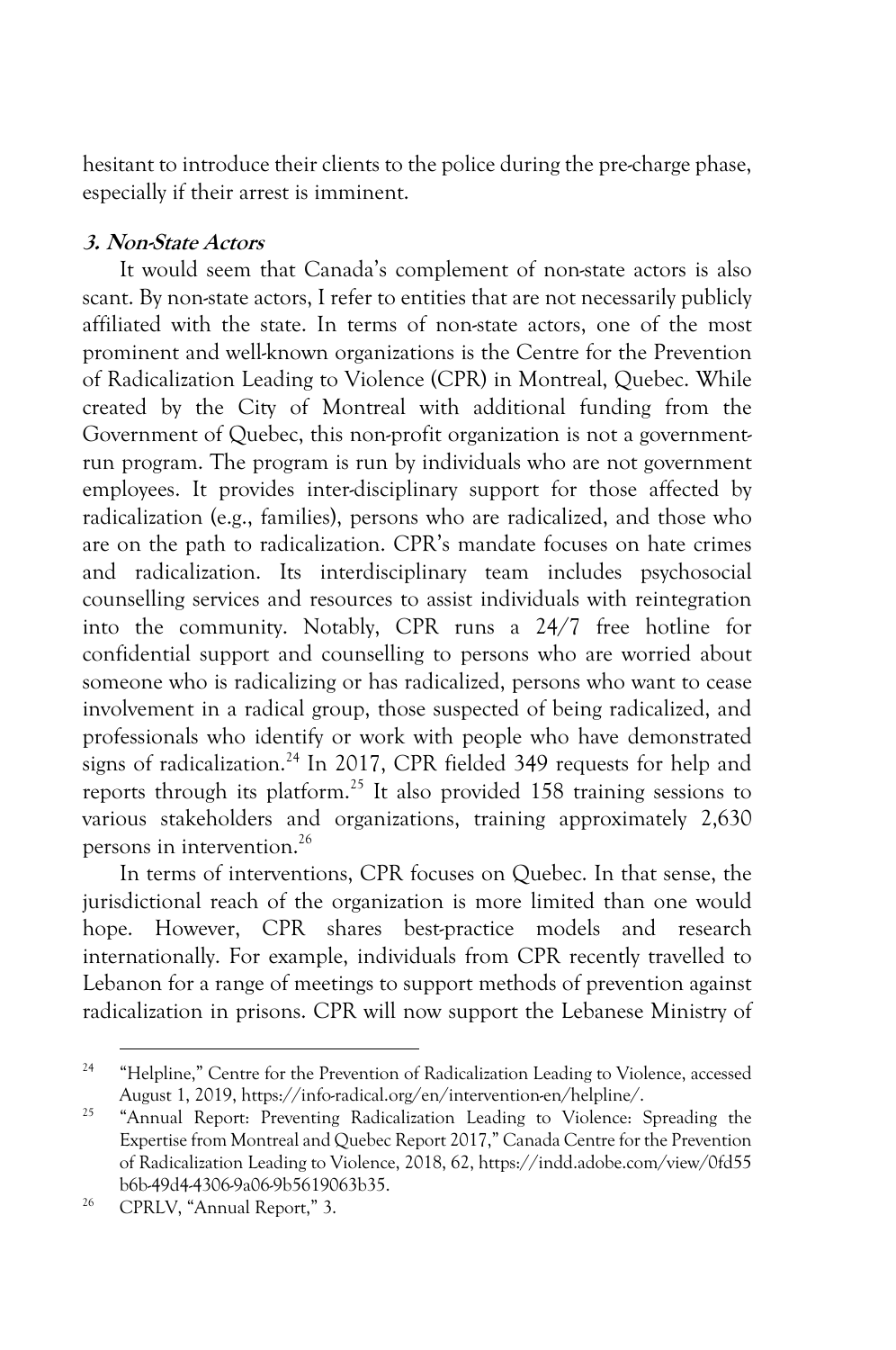Justice and the United Nations Office on Drugs and Crime in the development of tools/support for radicalized individuals in prisons.<sup>27</sup> CPR also trains local police officers on the prevention of radicalization leading to violence.

While CPR's interdisciplinary model presents a comprehensive approach to intervention, the intervention services are not available to individuals outside the province. It would seem that if other provinces followed suit with a similar model of intervention, which includes an array of social, psychotherapeutic, and educational resources, they would be wellserved<sup>28</sup>

#### **B. Intervention at the Custodial Level**

In addition to the pre-charge and pre-sentence phases, I have also examined interventions at the custodial stage, meaning interventions available for those who are incarcerated following convictions. In 2016, I submitted an access to information (ATIP) request to obtain information from CSC about federally available correctional programming particularly tailored for inmates convicted of terrorism offences. Specifically, I sought information about programming from 2001 onward to capture post-9/11 cases, including the Toronto 18. In response to the request, CSC issued hundreds of pages containing reports undertaken by Public Safety and CSC, and email correspondence between staff in relation to Ministerial talking points and media requests. Many of the documents were authored by Public Safety and already accessible to the public. The result of the ATIP revealed that while CSC has considered the merits of implementing programs for inmates convicted of terrorism offences in custody, a costbenefit analysis suggested it was not worth implementing.<sup>29</sup>

Research studies over a multi-year initiative suggest that CSC sought information about international partners when considering best practice models for offender management and intervention. In 2015, 81 respondent institutions from 15 countries completed an online

<sup>&</sup>lt;sup>27</sup> "The Centre went for a mission abroad to Lebanon," Centre for the Prevention of Radicalization Leading to Violence, accessed August 1, 2019, https://info-radical.org/ en/mission-abroad-lebanon/.

<sup>&</sup>lt;sup>28</sup> At the time this chapter was drafted, the state and non-state actors identified herein were most prominent. Any omissions with respect to new entities or programs in this domain are attributable of the amount of time that has lapsed since this chapter was drafted.<br><sup>29</sup> ATIP, Email Correspondence.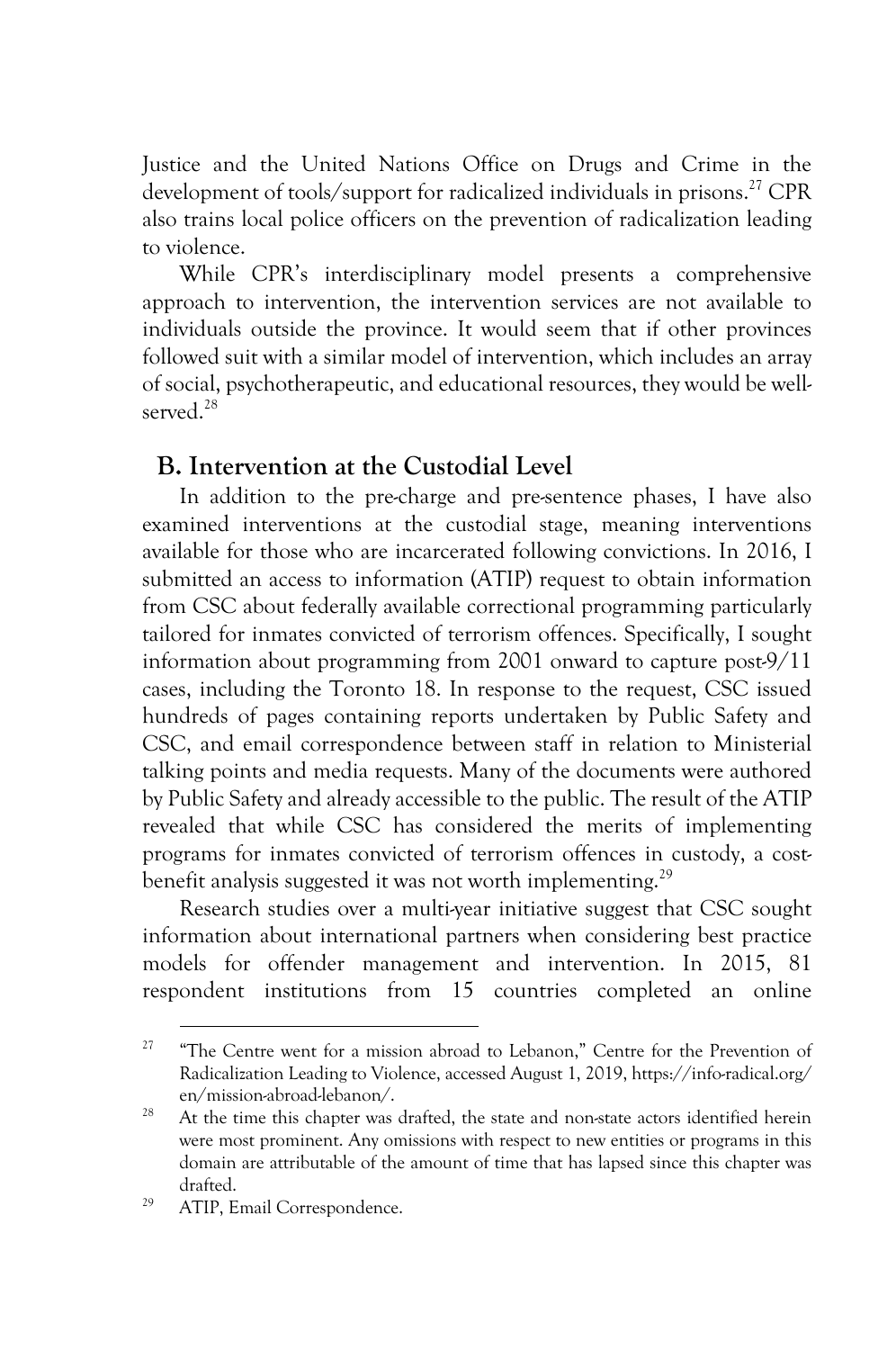questionnaire to address a range of issues including intake, assessment, intervention, programs, and reintegration.<sup>30</sup> The results of the study showed that a majority of the "respondents indicated that their jurisdiction utilizes the same intake and assessment procedures for their radicalized offenders as non-radicalized offenders, and that they do not have specialized interventions for radicalized offenders."31

According to correspondence between officials at Public Safety Canada, the department collaboratively shares information and intelligence with its domestic and international partners to address violent extremism "including the issue of radicalized offenders in the federal correctional system." <sup>32</sup> The department acknowledges that extremists do not fit well within the traditional departmental framework for managing offenders, such as risk assessment, given the various factors that influence the offenders' decision-making.<sup>33</sup> While it is not clear what kind of information is shared, it would seem that either through its own datagathering process or information-sharing efforts, the department is well aware that there is a mismatch between programs and these types of offenders.

In 2014, CSC launched a three-year research initiative, *Mitigating the Threat Posed by Violent Extremist Offenders in Correctional Institutions and Communities*, to ascertain best practices for intervention and management of radicalized offenders.34 The project was designed to bring leading experts to the table to discuss offender risk management. At the time, CSC utilized an individualized correctional plan to measure their progress towards their correctional goals, such "as commitments to participate in… jobs and programs."35 The ATIP suggests that the approach, which resorts to

<sup>30</sup> Correctional Service of Canada, *International Consultation: Best Practices in the Management of Radicalized Offenders* (Research Report), by M. Axford, Y. Stys, and R. McEachran, No. R-361 (Ottawa: CSC, 2015), https://www.csc-scc.gc.ca/research/005

<sup>008-0361-</sup>eng.shtml. 31 Axford, Stys, and McEachran, *International Consultation*.

 $\frac{32}{33}$  ATIP, Email Correspondence, 595.

<sup>&</sup>lt;sup>33</sup> ATIP, Email Correspondence, 595.

<sup>34</sup> ATIP, Email Correspondence; Correctional Service of Canada, *Best Practices in the Assessment, Intervention and Management of Radicalized Offenders: Proceedings from the International Roundtable and Mini-Symposium on Radicalized Offenders* (Ottawa: CSC, December 2014), 1–6.

<sup>35</sup> Correctional Service Canada, *The Correctional Plan* (Ottawa: CSC, last modified 11 March 2020), https://www.csc-scc.gc.ca/002/001/002001-1001-eng.shtml. See also CSC, *Radicalized Offenders*, 4.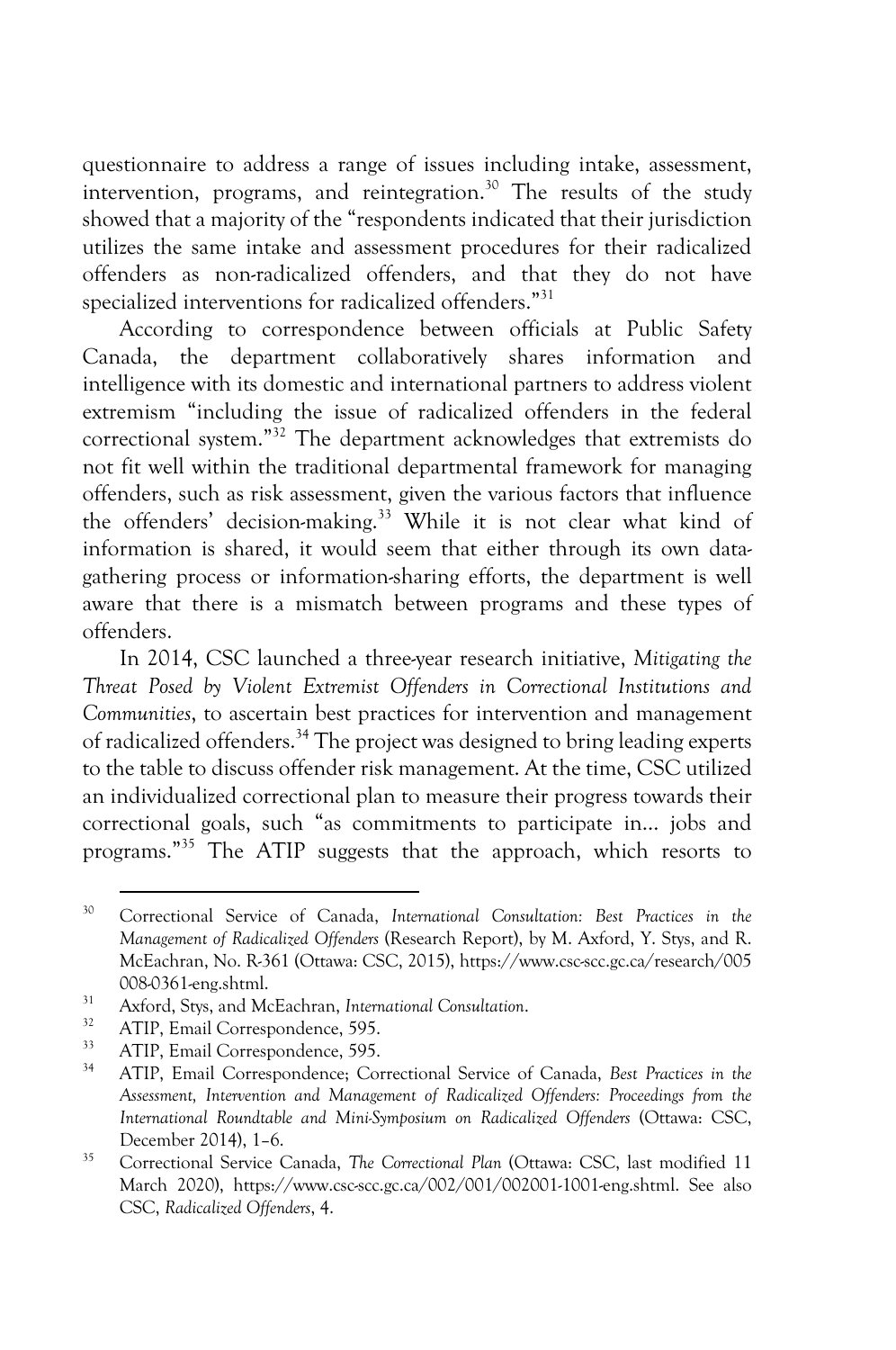individualized correctional plans, has not changed. In that sense, inmates convicted for terrorism-related offences will be processed and considered for CSC programming that would be available to other inmates as a matter of normal course.

Having regard for the pre-charge/pre-sentence and custodial interventions above, it seems that radicalized persons are limited in terms of finding appropriate programming to meet their rehabilitative needs both in and out of custody. However, this does not mean that inmates cannot turn to interventions of their choice. For example, some offenders may consider whether religious counselling<sup>36</sup> or psychiatric intervention is necessary. Whether less traditional interventions are later accepted by a court at the sentencing stage as a mitigating factor, or at the Board level for release, is uncertain. In that sense, courts and Crown Attorneys are interested in programs deemed "reliable" intervention models. However, how do courts quantify or assign weight to intervention programs if there are insufficient evidence-based solutions to support their efficacy? Who is the arbiter of reliability? What are the hallmarks of reliability for intervention programs? These are just some of the questions that pervade the sentencing stage where the question of rehabilitation and intervention as a mitigating feature remains unclear.

# **III. A DEAD END FOR REHABILITATION AT THE SENTENCING STAGE**

Canada's sentencing regime is founded upon the principles of restorative justice and rehabilitation. Both philosophies aim to restore the offender's position in society by finding ways to meaningfully re-engage them into the community. One of the fundamental purposes of sentencing is to assist in rehabilitating offenders.<sup>37</sup>

As discussed by Nesbitt (Chapter 14), notwithstanding these sentencing objectives, pursuant to subparagraph 718.2(a)(v) of the *Criminal Code*, courts must rely on the mere fact of a terrorism offence as a statutorily aggravating factor for the purpose of increasing a sentence.<sup>38</sup> By enacting

<sup>36</sup> See e.g., Stewart Bell, "'Fulfilling the wishes of God': The inside story of a police investigation into a Toronto ISIS supporter," *Global News*, February 28, 2019, https://globalnews.ca/news/5008031/inside-story-investigation-toronto-isis/.

<sup>&</sup>lt;sup>37</sup> Criminal Code, R.S.C. 1985, c. C-46, s. 718(d).<br><sup>38</sup> Criminal Code, s. 718.2(a)(v).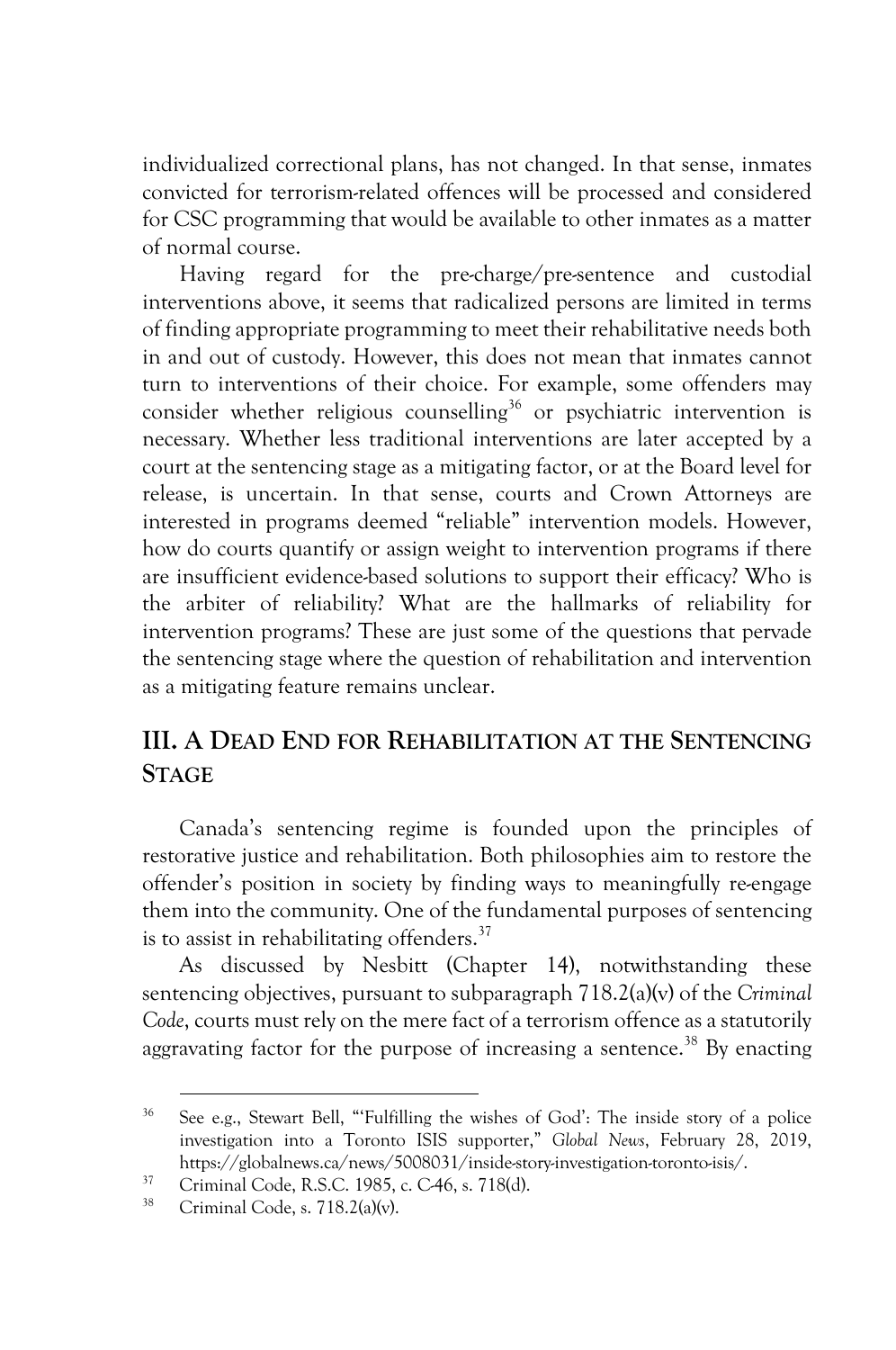this direction, Parliament's intent was to lessen the degree of discretion held by judges at the sentencing stage, particularly as it pertains to aggravating and mitigating factors. This provision suggests that sentences are necessarily steeper for those convicted of terrorism offences, and there is little room left in the analysis for rehabilitation.<sup>39</sup> However, the Supreme Court of Canada in *R v. Khawaja*<sup>40</sup> suggests otherwise.

Mohammad Momin Khawaja was convicted of five offences under the terrorism provisions and sentenced to life imprisonment, a concurrent sentence of 24 years and a period of ten years without parole eligibility.<sup>41</sup> Mr. Khawaja was engaged with terrorist cells in the United Kingdom and Pakistan and sought to bring a small arms training camp to Canada. He hand-crafted a remote arming device for explosives and collected a range of supplies for remote arming devices, which were ultimately seized upon his arrest. He also provided funds and supplies to others affiliated with al-Qaeda to support explosives operations and the like.

At the Supreme Court of Canada, Mr. Khawaja challenged the constitutionality of the provisions with which he was charged and argued that the Ontario Court of Appeal erred in its application of the principles of sentencing. At his initial trial, the absence of evidence pertaining to Mr. Khawaja's likelihood to re-offend could not assure the judge that he would not re-offend. However, the trial judge reasoned that the potential for rehabilitation could not be overlooked.<sup>42</sup> The Court of Appeal reviewed the decision and concluded that the lack of information on the probability of re-offending was, in the face of evidence of compelling dangerousness, sufficient to justify a stiffer sentence.<sup> $43$ </sup> At the time, Mr. Khawaja refused to submit to a pre-sentence report, which made it difficult to determine his grievances and future level of risk. In reasoning through this issue, the Supreme Court rejected the Court of Appeal's proposition that the "import of rehabilitation as a mitigating circumstance is significantly reduced in [the] context [of terrorism] because of the unique nature of the crime, the grave and far-reaching threat it poses to the foundations of our democratic society."44

<sup>39</sup> <sup>39</sup> Nesbitt, Oxoby, and Potier, "Terrorism Sentencing Decisions."<br><sup>40</sup> B v. Khaunia, 2012 SCC 60

<sup>40</sup> R v. Khawaja, 2012 SCC 69.

<sup>41</sup> *Khawaja*, SCC at para 1.

<sup>&</sup>lt;sup>42</sup> R v. Khawaja, [2009] O.J. No. 4279 at para 26.

<sup>43</sup> R v. Khawaja, 2010 ONCA 862. 44 *Khawaja*, ONCA at para 201.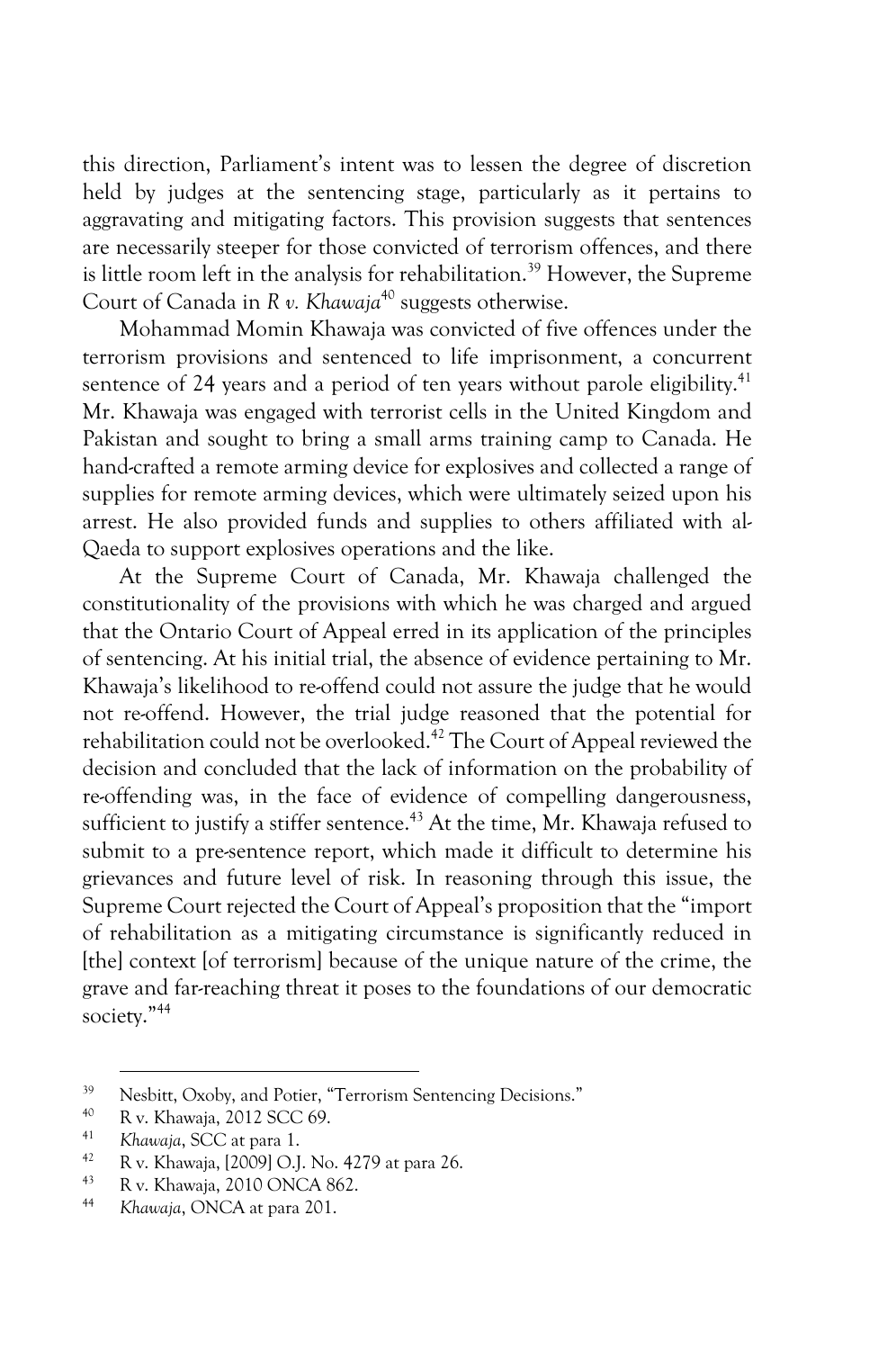Notwithstanding the foregoing, evidence of rehabilitation infrequently carries the day at the sentencing stage.<sup> $45$ </sup> In some of the Toronto 18 cases, defence counsel retained a psychiatrist to assess their clients and relied on that evidence at the sentencing stage with a view to mitigating their client's sentence. The efforts proved futile in some respects when measured against the gravity of the offences.

This section provides an overview of four cases from the Toronto 18 group, each of whom was evaluated by a psychiatrist. In each case, the psychiatrist recommended some form of intervention after sentencing to address their ideologies and motivations. Despite the fact that each offender was at a "low risk" to re-offend, each received sentences between ten years to life imprisonment.

# **A. Case Study One – Shareef Abdelhaleem**

Mr. Abdelhaleem was a database engineer involved in the plot to detonate truck bombs in Toronto. He was not alleged to have been involved in the training camp run by Mr. Amara. At the time of his arrest, he was 30 years old. He was assessed by a forensic psychiatrist who spent just under 21 hours with him while he was in custody for the purpose of rendering an evaluation to assist with sentencing. His psychiatric evaluation suggested that he was at a low risk of engaging in violence in the future and had no criminal record. He was nonetheless sentenced to life imprisonment for intent to cause an explosion of an explosive substance for the benefit of, at the direction of, or in association with a terrorist group.<sup>46</sup> He also received five years imprisonment concurrently for participating in the activity of a terrorist group.<sup>47</sup>

Mr. Abdelhaleem's psychiatric report suggested that he began to attend mosque as a way to clean up his life.<sup>48</sup> He became motivated to participate in a bombing plot to gain acceptance from his peers.<sup>49</sup> At the time of his involvement, he felt as though he lacked a sense of self and felt like a failure in his community, which led him to believe that he needed to correct the impression others had of him by aligning himself with an Islamic cause in

<sup>&</sup>lt;sup>45</sup> See e.g., Chapter 14 in this book by Dr. Michael Nesbitt.<br> $\frac{46}{22}$  Critical Carliera 21(1)(a) 22.2

<sup>46</sup> Criminal Code, ss. 81(1)(a), 83.2.

 $^{47}$  R v. Abdelhaleem, 2011 ONSC 1428.

<sup>48</sup> R v. Abdelhaleem (Evidence, Exhibit 1, Sentencing of Mr. Shareef Abdelhaleem), 16 [Abdelhaleem, Exhibit 1] (on file with author). 49 Abdelhaleem, Exhibit 1, 46.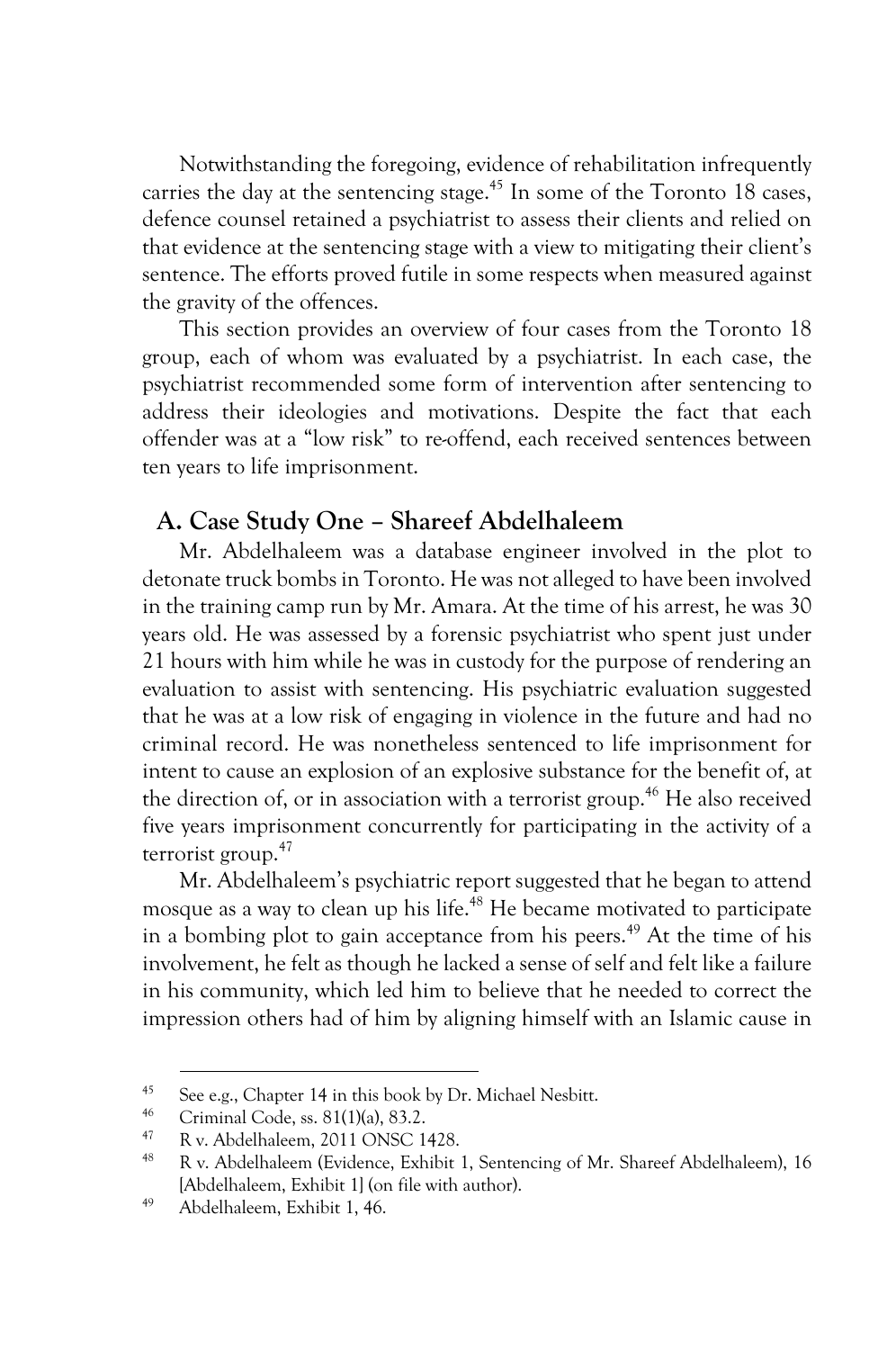a way that would influence his identity.<sup>50</sup> The clinician who completed the evaluation explained that it was impossible to conclude which of the multilayered factors contributed to his circumstances, be it extremist sympathy, the potential for financial regard, acceptance and respect, pleasing his father, participating in an empowering act, or fantasizing of being recognized as a hero in the Islamic world.<sup>51</sup> He lacked a sense of self and had a "paucity" of close friends, which also influenced his decision-making in this regard. $52$ 

The clinician who evaluated Mr. Abdelhaleem relied on two tools: the Violence Extremist Risk Assessment (VERA) and the Historical Clinical Risk (HCR-20) tools. Importantly, the clinician cautioned the Court as follows at the outset of his report:

Assessing individuals charged with terrorism-related offences is a relatively novel area in the field of psychiatry. As of the date of his report, Dr. Bloom was not aware of any universally accepted risk assessment tool that could predict an individual's risk of recidivism for such offences.<sup>53</sup>

The VERA is a structured professional judgment used to score risk levels as low, moderate, or high. The VERA studies a range of variables including, but not limited to:

- (1) Attitudes/mental perspectives such as an attachment to ideologies justifying violence and high levels of frustration and anger;
- (2) Contextual items such as the use of extremist websites, anger at political decisions, and actions of a country;
- (3) Historical items such as exposure to violence in the home and prior criminal violence;
- (4) Protective items such as a shift in ideology and the rejection of violence to obtain goals.54

The HCR-20 is a tool that requires clinicians to score individuals on a range of items used to predict dangerousness and risk. Variables that factor into the matrix include, but are not limited to, a lack of insight, previous

 $50$  Abdelhaleem, Exhibit 1, 60.

 $51$  Abdelhaleem, Exhibit 1, 62.

<sup>52</sup> Abdelhaleem, Exhibit 1, 26.

<sup>53</sup> *Abdelhaleem*, ONSC at para 48.

<sup>54</sup> Public Safety Canada, *Risk Assessment Decisions for Violent Political Extremism 2009-02*, by D. Elaine Pressman, Catalogue No. PS3-1/2009-2-1E-PDF (Ottawa: PSC, 2009), https: //www.publicsafety.gc.ca/cnt/rsrcs/pblctns/2009-02-rdv/index-en.aspx.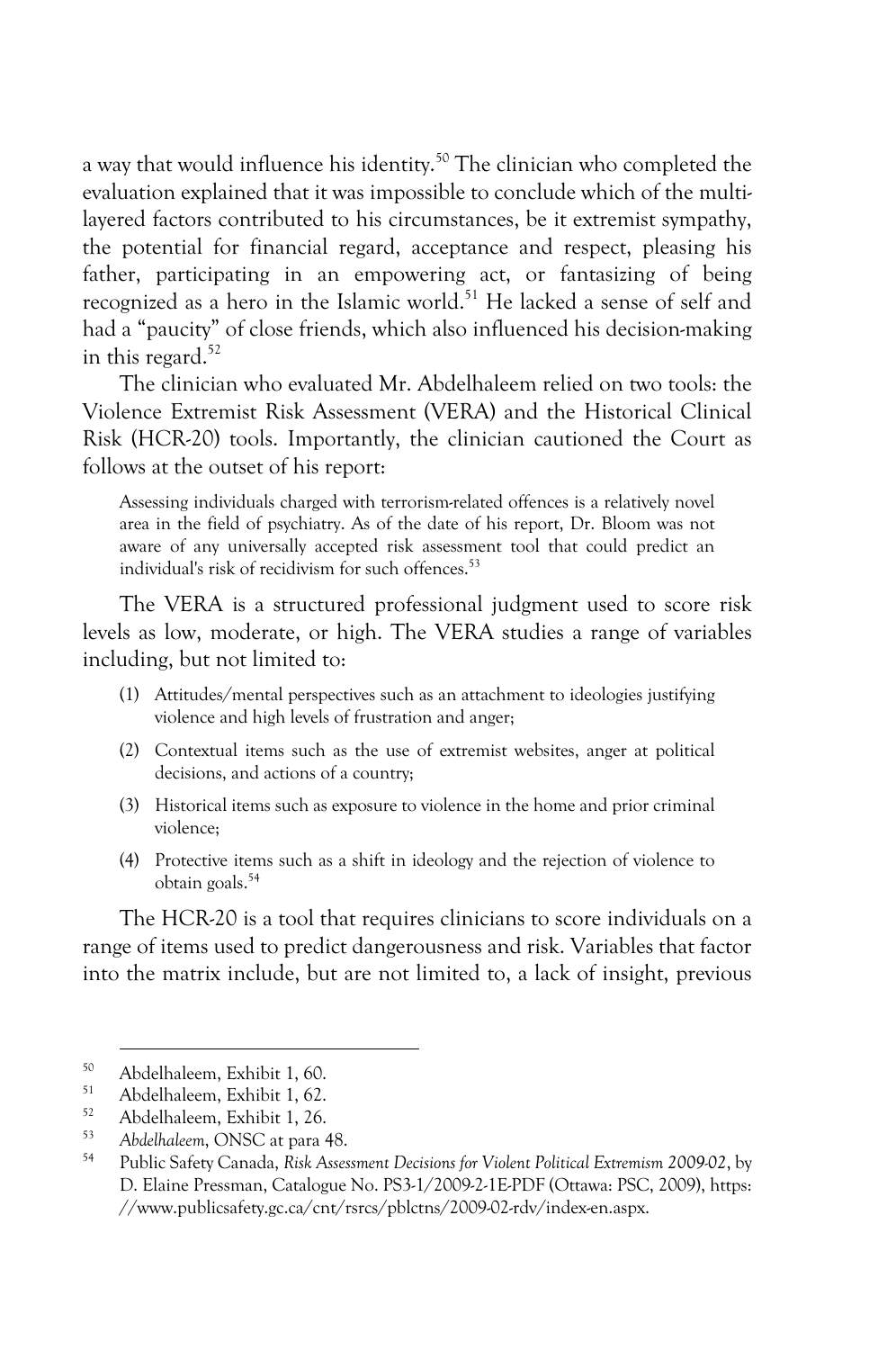violence, employment problems, drug/alcohol abuse, and mental disorders.<sup>55</sup>

On both assessments, Mr. Abdelhaleem was considered at low risk to re-engage in violent behaviour in the future. He was open to the idea of obtaining assistance through psychological interventions to better understand his motivations and assist with his self-esteem. The clinician recommended that he receive psychosocial interventions.

While the sentencing judge was alive to the fact that there is a degree of variability in terrorism cases as it pertains to the degree of danger the offender presents to society, he concluded there was insufficient evidence to mitigate Mr. Abdelhaleem's sentence. While the sentencing judge accepted the clinician's position that a host of factors contributed to his motivations, he made no comments about psychosocial interventions. Instead, he focused on the gravity of the offence and Mr. Abdelhaleem's ideological disposition to impose a life sentence. In this respect, he wrote the following:

While the evidence does not demonstrate that Mr. Abdelhaleem represents an ongoing danger because he is ideologically committed to terrorism, he has committed serious terrorist offences and the combination of some uncertain degree of ideological motivation, together with his lack of insight and remorse leaves me unable to conclude that he does not continue to pose a substantial risk to the public.<sup>56</sup>

Mr. Abdelhaleem appeared before the Parole Board of Canada in March of 2019 and told the Board that he would rather die than reoffend.57 A board member acknowledged that his progress was stymied because CSC's programming does not cater or apply specifically to persons who are motivated by violent extremism. During the hearing, he sought relief to leave prison and attend a meeting with the Centre for the Prevention of Radicalization in Montreal.<sup>58</sup> The status of the decision remained unclear at the time this chapter was drafted and was not public.

<sup>55</sup> Pressman, *Risk Assessment Decisions*.

<sup>&</sup>lt;sup>56</sup> Abdelhaleem, ONSC.<br><sup>57</sup> Note that while he received a life sentence, he would have been eligible for parole after ten years or half of his sentence, whichever was less, pursuant to s. 743.6(1.2) of the *Criminal Code*.

<sup>58</sup> Adrian Humphreys, "'I would rather die than re-offend': Jailed architect of Toronto 18 terror plots makes plea for taste of freedom," *National Post*, March 29, 2019, https://nationalpost.com/news/canada/i-would-rather-die-than-re-offend-jailed-archit ect-of-Toronto 18-terror-plots-makes-plea-for-taste-of-freedom.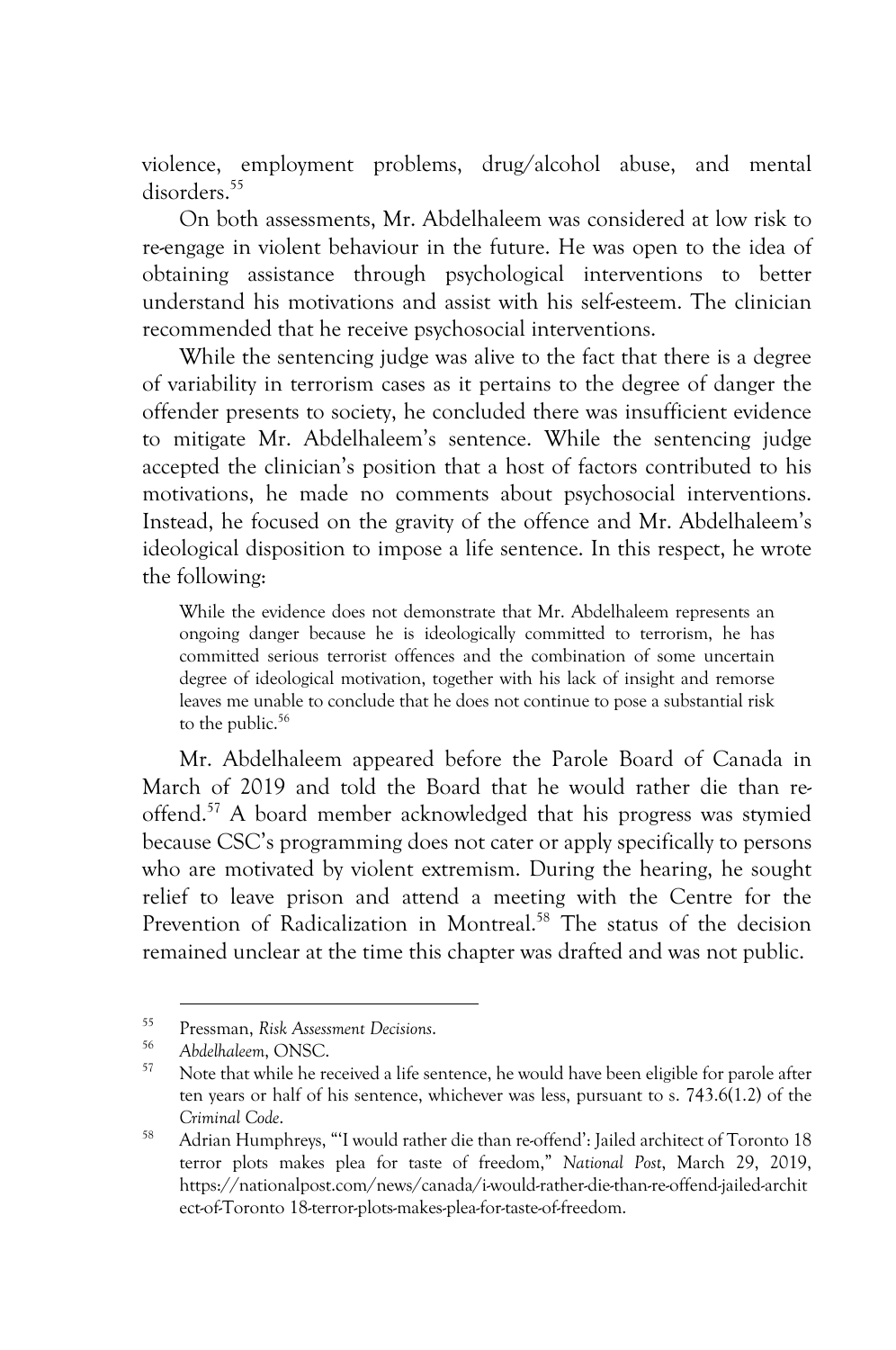# **B. Case Study Two – Steven Chand**

At the time of his offence, Steven Chand was 25 years old with no criminal record or mental health issues. He was one of several individuals involved with Mr. Ahmad in Scarborough, conducting a winter survival training camp to train for possible attacks in Canada. He played the role of a sniper shooting paintballs at other attendees and discussed simulations for an attack on a VIP motorcade.<sup>59</sup> Mr. Chand had some experience in the Canadian military. A jury convicted Mr. Chand of two terrorism offences – participating/contributing to the activities of a terrorist group for the purpose of enhancing the ability of a terrorist group to facilitate or carry out a terrorist activity and counselling to commit fraud in association with the same terrorist group.<sup>60</sup> He received a global sentence of ten years, seven for the former and three years consecutive on the latter.<sup>61</sup>

Mr. Chand met with a forensic psychiatrist for approximately four hours, $62$  with a view to generating an assessment prior to his sentencing hearing. He explained growing up with a difficult upbringing with a fractured family dynamic. He converted to Islam at the age of 21, notwithstanding that his parents were non-practicing Hindus.<sup>63</sup> He explained that Islam was a vessel for him to pray to God directly, as he could not identify with idolatry in Hinduism.<sup>64</sup> Not unlike Mr. Abdelhaleem, Mr. Chand felt that he found a sense of belonging with the community at the mosque and grew close to Mubin Shaikh, who later became a police informant.65 He explained that he never held the view that he wished to cause harm to anyone or fight a holy war.<sup>66</sup>

At the time of his assessments, his religious beliefs were not strong. The clinician concluded that he likely "had problems establishing an identity for himself and his involvement with Islam in his early twenties gave him a niche and a sense of belonging."67 He also highlighted that Mr. Chand was uncertain about himself, his spiritual affiliations, and his direction in life.

<sup>59</sup> R v. Chand, 2010 ONSC 6538 at paras 39–40.

 $^{60}$  Criminal Code, ss. 83.18(1), 83.2.

<sup>&</sup>lt;sup>61</sup> Chand, ONSC at para 93. This does not account for pre-sentence custody.

<sup>&</sup>lt;sup>62</sup> Chand, ONSC at para 65.<br><sup>63</sup> Chand ONSC at name 60.

<sup>63</sup> *Chand*, ONSC at para 60.

<sup>64</sup> R v. Chand, (Evidence, Dr. Julian Gojer's psychiatric evaluation of Mr. Chand), 9 [*Chand*, Gojer's psychiatric evaluation] (on file with author).

<sup>&</sup>lt;sup>65</sup> Chand, Gojer's psychiatric evaluation, 13.

<sup>66</sup> *Chand*, Gojer's psychiatric evaluation, 10.

<sup>67</sup> *Chand*, Gojer's psychiatric evaluation, 15.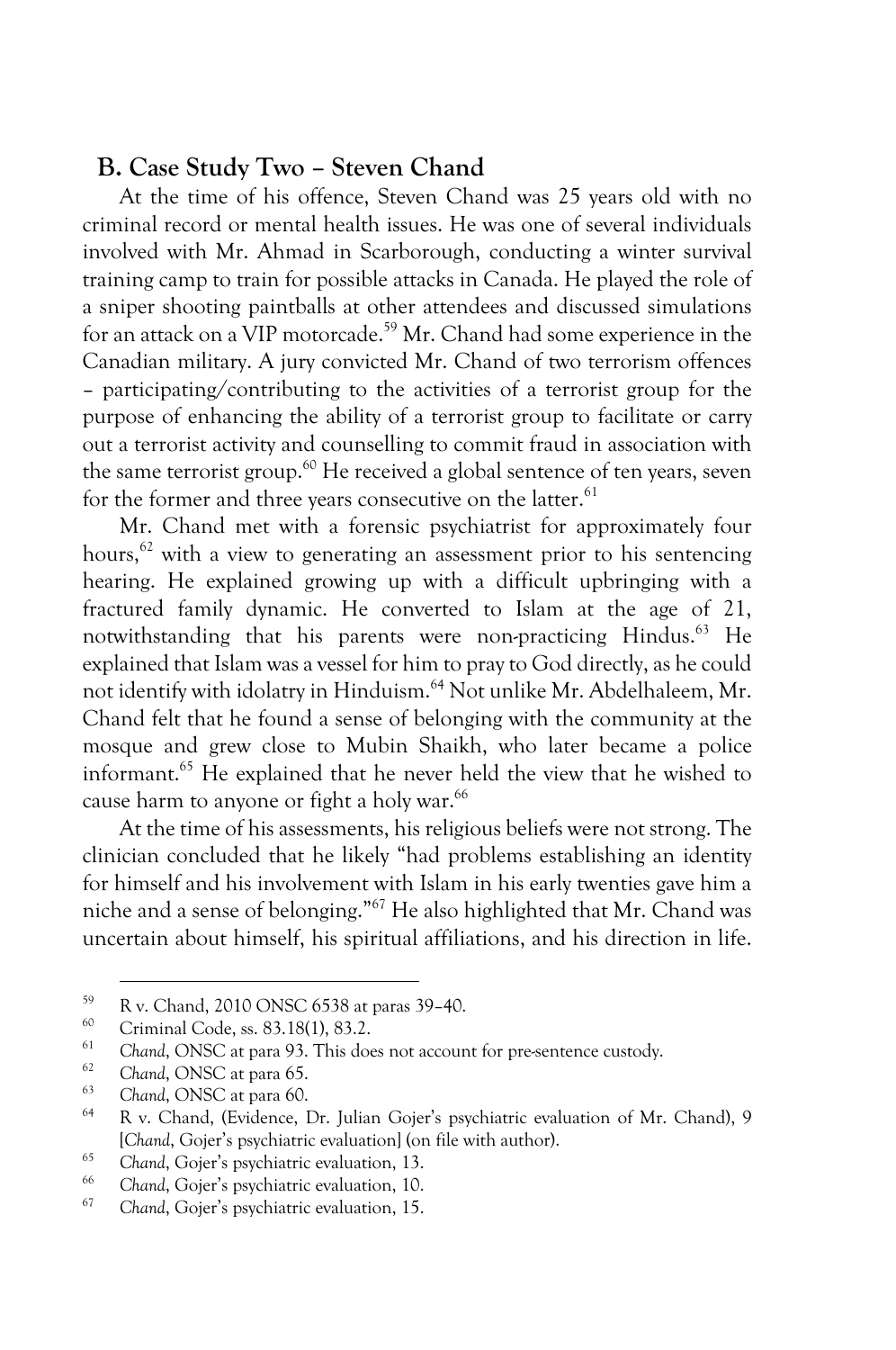Relying on the VERA, among a few other assessment tools, the clinician concluded that Mr. Chand was at low risk of engaging in any terrorist activity. He was also a good candidate for counselling and recommended therapy that would assist him with unpacking his identity and cognitive distortions that led him to seek a life of harmful association.<sup>68</sup> Overall, it was recommended that he participate in counselling to assist in exploring identity issues and to develop a stable education plan.

The same sentencing judge from Mr. Abdelhaleem's case presided over Mr. Chand's matter. He found that he was "unable to place much reliance" on the clinician's opinion beyond accepting that as a forensic psychiatrist, he ruled out mental illness and personality disorder. He concluded that:

When it comes to predicting whether Mr. Chand is likely to continue to pursue extremist views, I am not prepared to give [Dr. X's] evidence much weight. This is not a criticism of [Dr. X] but recognition of the fact that, at the moment, forensic psychiatry and psychology have little to offer in this area.<sup>69</sup>

This conclusion is difficult to accept in light of the fact that forensic psychiatry is effectively the only available and reliable tool at the sentencing stage when assessing future risk. It is otherwise difficult to identify any other possible method of predicting risk. In the common parlance of run-of-themill sentencing hearings, the concept of risk figures prominently, and courts rely on forensic psychiatrists to assist in that assessment. Notwithstanding this reality, risk is not a formulaic or quantitative statement of fact of what will occur in the future.<sup>70</sup> As aptly observed by two prominent forensic psychiatrists:

The declaration that an individual represents a risk for dangerous conduct in the community does not necessarily say anything about the precise nature of the risk, when it will manifest, the degree to which it will manifest, exactly who it will affect, and whether it will be isolated in its expression.<sup>71</sup>

At the conclusion of Mr. Chand's case, the risk to re-offend remained at the forefront of the Court's decision-making calculus. The Court felt that Mr. Chand's feeling of being victimized by the criminal justice system due to his religion lacked insight and did not bode well from a rehabilitation

<sup>68</sup> *Chand*, Gojer's psychiatric evaluation, 16.

<sup>69</sup> *Chand*, ONSC at para 71.

<sup>70</sup> Hy Bloom and Richard D. Schneider, *Mental Disorder and the Law: A Primer for Legal and Mental Health Professionals* (Toronto: Irwin Law, 2006), 189.

<sup>71</sup> Bloom and Schneider, *Mental Disorder and the Law*, 191.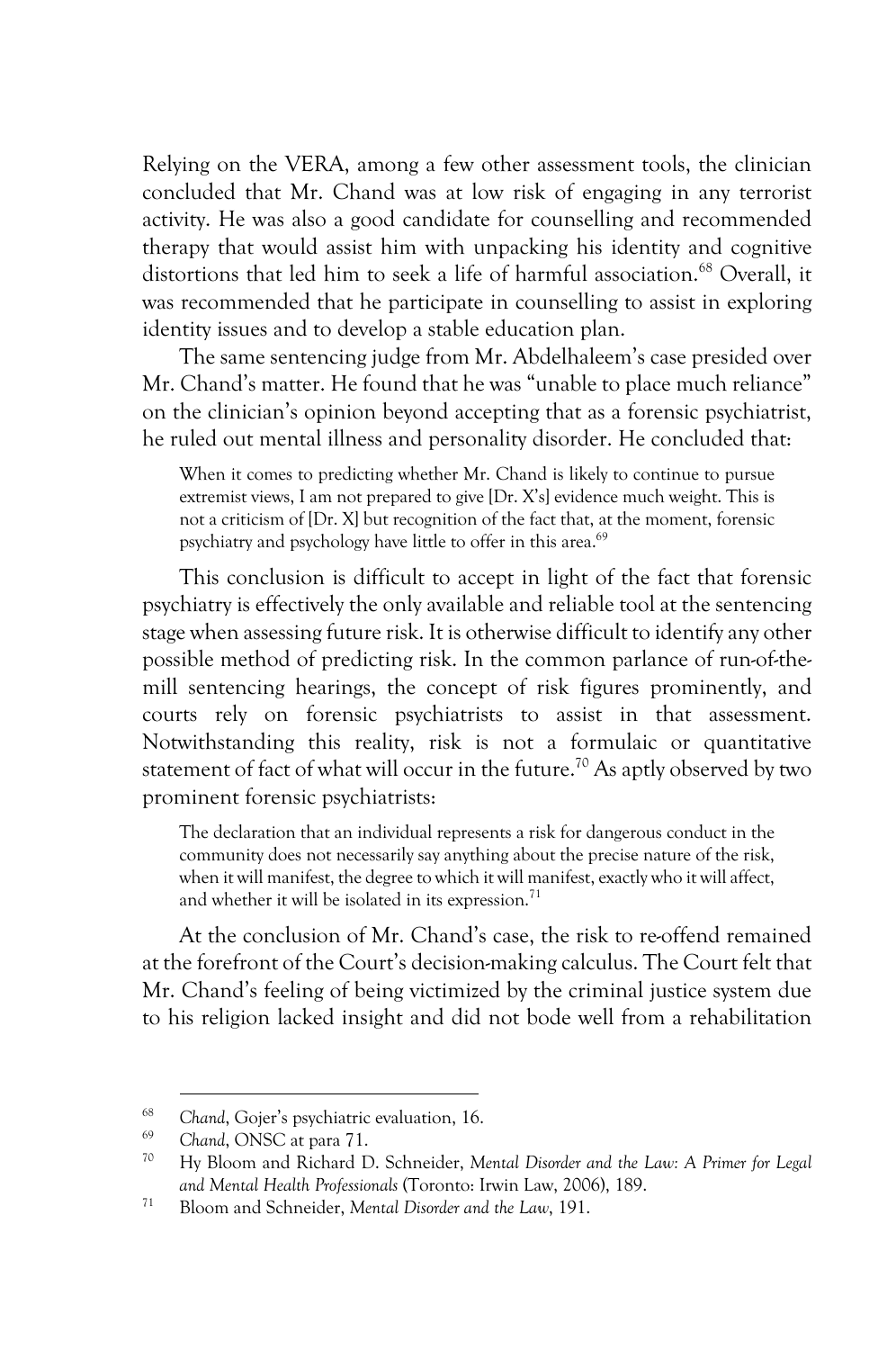standpoint.<sup>72</sup> In fact, the sentencing judge expressed that less emphasis on rehabilitation is placed in cases involving terrorist offences.<sup>73</sup> Mr. Chand received a sentence of ten years in custody.74

### **C. Case Study Three – Zakaria Amara**

Zakaria Amara was 20 years old when he was arrested. He had no criminal record. He was arrested for recruiting young men to conspire to bomb CSIS headquarters and the Toronto Stock Exchange in downtown Toronto. He was said to be the mastermind and primary organizer of the plot.75 He pled guilty to (1) participating and contributing in the activities of a terrorist group and (2) conduct with the intent to cause an explosion of an explosive device that was likely to cause serious bodily harm or cause serious damage to property in association with, at the benefit of, or at the direction of a terrorist group.<sup>76</sup> He received a nine-year sentence for the first offence and life imprisonment for the second.

At the time of his psychiatric assessment, he was 24 years old and had been married for six years. He is the son of Catholic parents who asserted that he was "goaded" by his peers to convert to Islam at the age of ten. He sought conversation as a source of intimacy, consistency, and loyalty among his peer group.<sup>77</sup> At some point in his life, he intended to become an Islamic scholar. He married early in life and worked long hours to make ends meet, leaving him feeling isolated.<sup>78</sup>

The clinician who assessed him concluded that his ideology stemmed from his emotional needs and replaced (or supplanted) his scholarly aspirations.79 Upon reflection, Mr. Amara expressed how contrite he was and expressed that he felt he "wasted his life." <sup>80</sup> He presented a strong

<sup>72</sup> *Chand*, ONSC at para 64.

<sup>73</sup> *Chand*, ONSC at para 77.

Note that this does not account for pre-trial custody, as nine years, two months, and 20 days were credited for pre-trial custody.<br>
R v. Amara, 2010 ONCA 858 at para 7.<br>
Contained Code to 23,18(1), 81(1)(2), 82,2

<sup>&</sup>lt;sup>76</sup> Criminal Code, ss. 83.18(1), 81(1)(a), 83.2.<br><sup>77</sup> P. v. Amaze, 2010 ONSC 441 (Fridance a

R v. Amara, 2010 ONSC 441 (Evidence, psychiatric report regarding amenability to treatment for Zakaria Amara by Dr. Arif Syed), 2–3, Terrorismcases.ca [*Amara*, psychiatric report]. 78 *Amara*, psychiatric report, 7.

<sup>79</sup> *Amara*, psychiatric report, 7.

<sup>80</sup> *Amara*, psychiatric report, 10.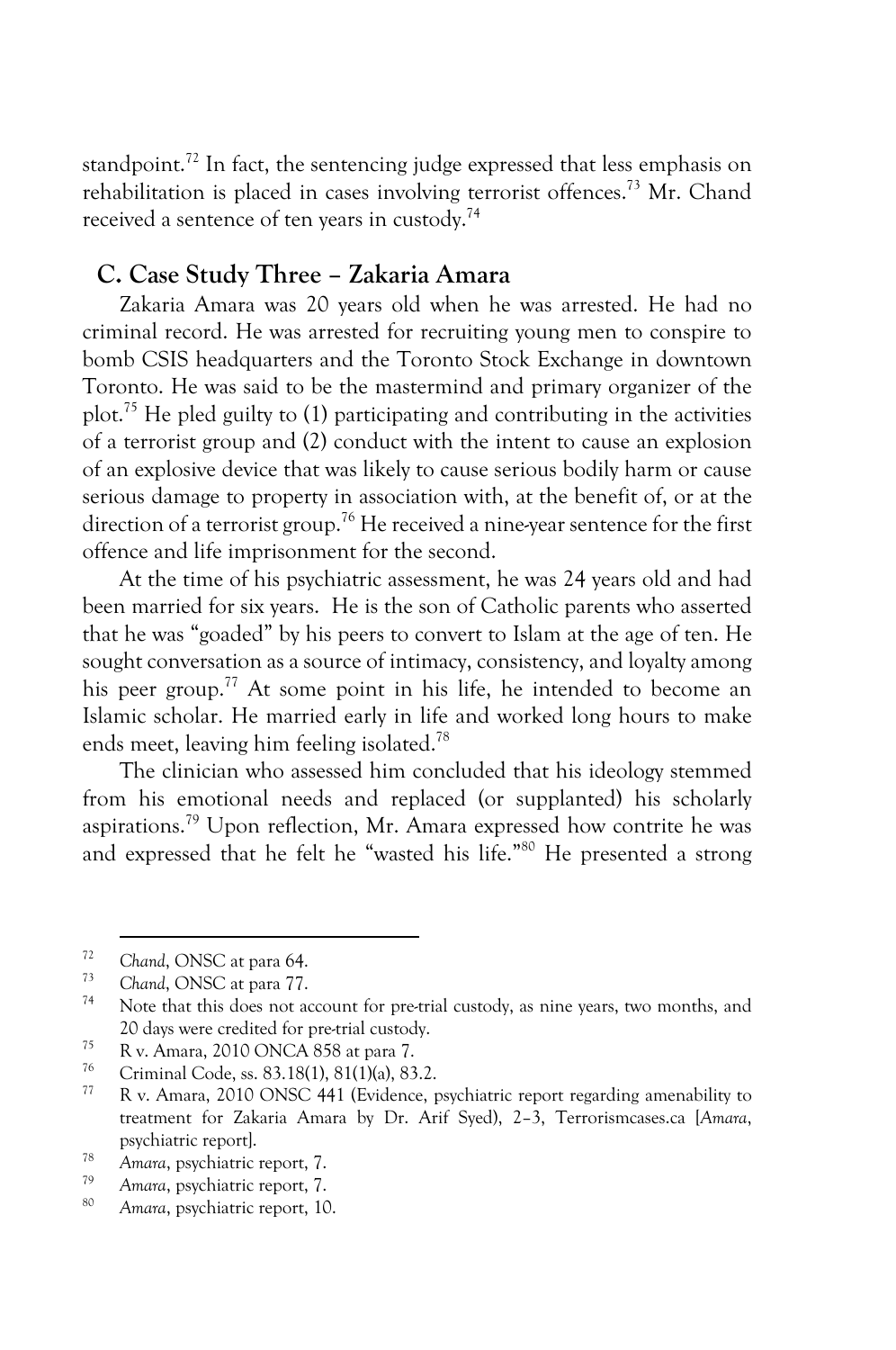willingness to change his attitude and hoped to speak to imams who could assist in his rehabilitation.

The clinician was "confident that systemic educational dialogue with a qualified religious authority figure and skilled counselling with a Muslim therapist would bear wholesome fruition" in Mr. Amara's case.<sup>81</sup> He warned that extreme isolation would risk the onset of relapse and that the quantity of time served in custody would give Mr. Amara time to reflect. He also recommended that he commit to community service in a non-Muslim community, write a letter of apology to the Muslim and Canadian community, and speak to youth to overcome extremism.82 Additionally, the clinician recommended that he enrol in higher studies and participate in a highly socialized Muslim inmate program.<sup>83</sup> Mr. Amara also wrote a letter to the judge at sentencing expressing that the struggle to discover truth and the reality of life gullibly led him to the path of extremism.<sup>84</sup>

The sentencing judge considered the psychiatric assessment as a mitigating feature from the perspective that it expressed no impediment for the capacity to change.<sup>85</sup> He gave less weight to the evidence that removed concerns for the underlying causes of his extremism.<sup>86</sup> He noted that Mr. Amara expressed a willingness to rehabilitate and an air of sincerity in his comments. However, given the circumstances of the offence, he believed that the prospects of rehabilitation were "guarded" at the time.<sup>87</sup> By guarded, I take the Court to mean that the prospects of rehabilitation were limited at best. This is evidenced by the fact that while the Court found Mr. Amara had the potential to rehabilitate through counselling, he was nonetheless sentenced to life in prison.<sup>88</sup> The Court of Appeal for Ontario upheld his sentence.89

<sup>81</sup> *Amara*, psychiatric report, 10. 82 *Amara*, psychiatric report, 11–12.

<sup>&</sup>lt;sup>83</sup> Amara, psychiatric report, 12.

 $84$  R v. Amara, 2010 ONSC 441 at para 70.

<sup>85</sup> *Amara*, ONSC at para 124.

<sup>86</sup> *Amara*, ONSC at para 124.

<sup>87</sup> *Amara*, ONSC at para 125.

On count 1, a sentence of 21 months was given and on count 4, life. Parole ineligibility was set at ten years pursuant to s. 743.6(1.2) of the *Criminal Code*. 89 *Amara*, ONCA.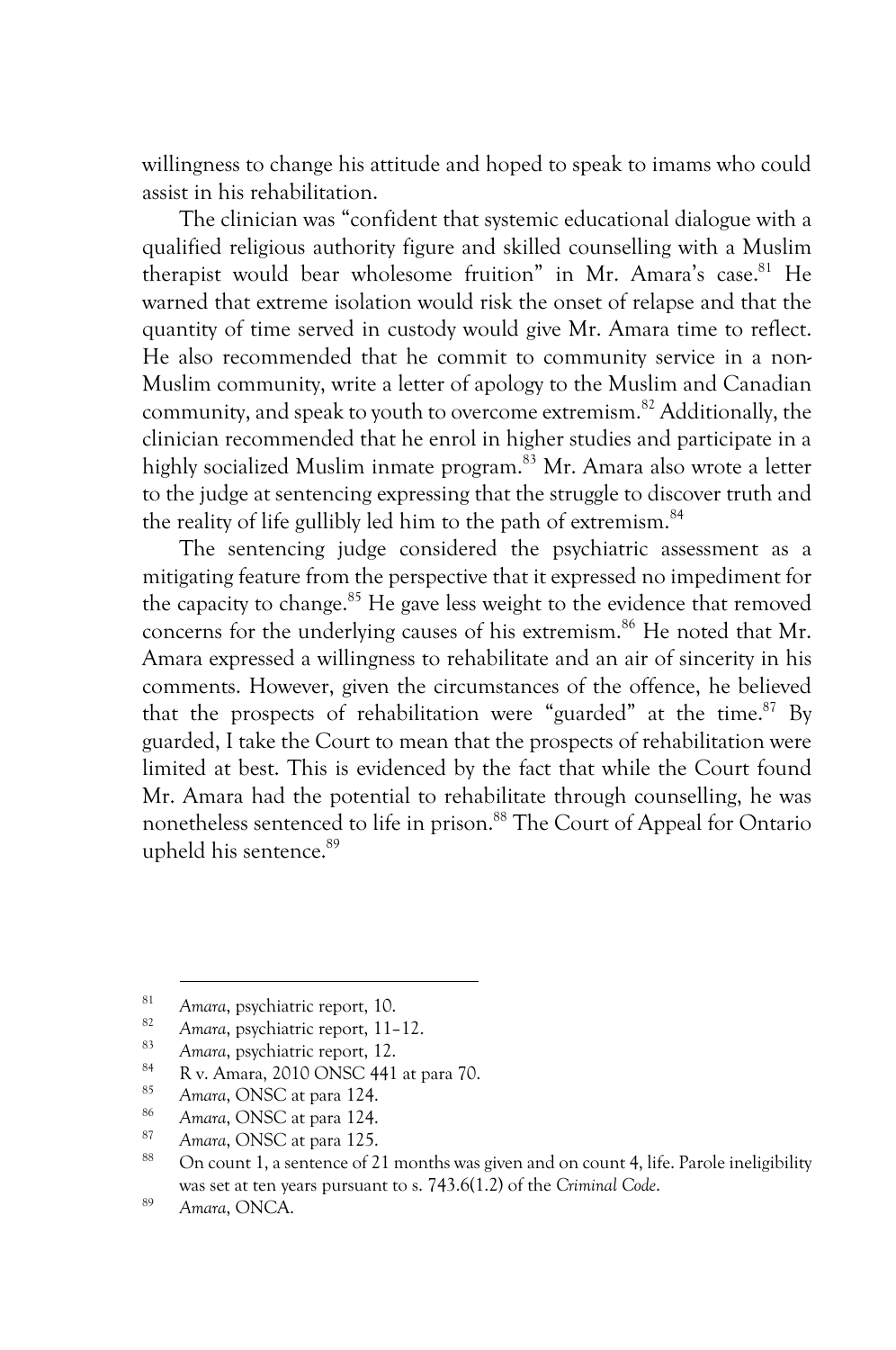# **D. Case Study Four – Fahim Ahmad**

At the age of 17, Mr. Ahmad was involved in devising the training base with Mr. Chand, as described above. He was considered one of the leaders of the group who organized the Scarborough group and recruited young persons to join the training base. Halfway during his trial in 2010, Mr. Ahmad entered a guilty plea to (1) participating and contributing to the activities of a terrorist group to facilitate a terrorist activity (sentenced to 5 years); (2) importing firearms into Canada (sentenced to two years); and (3) knowingly instructing six individuals to carry out an activity for the benefit of, at the direction of or in association with a terrorist group (sentenced to nine years).90 His sentences were consecutive, resulting in a global sentence of imprisonment for 16 years, which does not account for pre-sentence credit. At his sentencing hearing, the Court considered a report from the same forensic psychiatrist that assessed Mr. Chand. Mr. Ahmad also submitted a letter to the sentencing judge as part of his sentencing brief.

Mr. Ahmad came from a non-practicing Muslim family. As a teenager, he was told that non-believers go to hell. In particular, he struggled to reconcile his identity from an early age when a classmate wrote "terrorist?" on his notebook after  $9/11$ .<sup>91</sup>. In her letter to the sentencing judge, his wife explained that her husband was suffering from an identity crisis and sought a place to belong, $92$  which ultimately incited his radicalization. He eventually grew interested in participating in a mission overseas after the invasion of Iraq because he felt he had no choice but to support the Taliban's resistance to the American invasion.<sup>93</sup> In speaking with several imams during the course of his incarceration, he came to realize that anything can be taken from a religious text and misapplied to justify one's emotions, sentiments, political views, and actions.<sup>94</sup>

In his psychiatric evaluation, he scored low on the VERA and the clinician concluded that he was at a low risk to engage in terrorist activity.<sup>95</sup> He also had the potential to complete his university education. The

 $^{90}$  R v. Ahmad, 2010 ONSC 5874 at para 73.

R v. Ahmad, 2010 ONSC 5874 (Evidence, Dr. Julian Gojer's psychiatric evaluation of Mr. Ahmad for sentencing), 10, Terrorismcases.ca [*Ahmad*, psychiatric evaluation].

<sup>&</sup>lt;sup>92</sup> Ahmad, psychiatric evaluation, 22.

<sup>&</sup>lt;sup>93</sup> Ahmad, psychiatric evaluation, 2–3.

<sup>&</sup>lt;sup>94</sup> Ahmad, psychiatric evaluation, 4.<br><sup>95</sup> Ahmad, psychiatric evaluation, 26

<sup>95</sup> *Ahmad*, psychiatric evaluation, 26.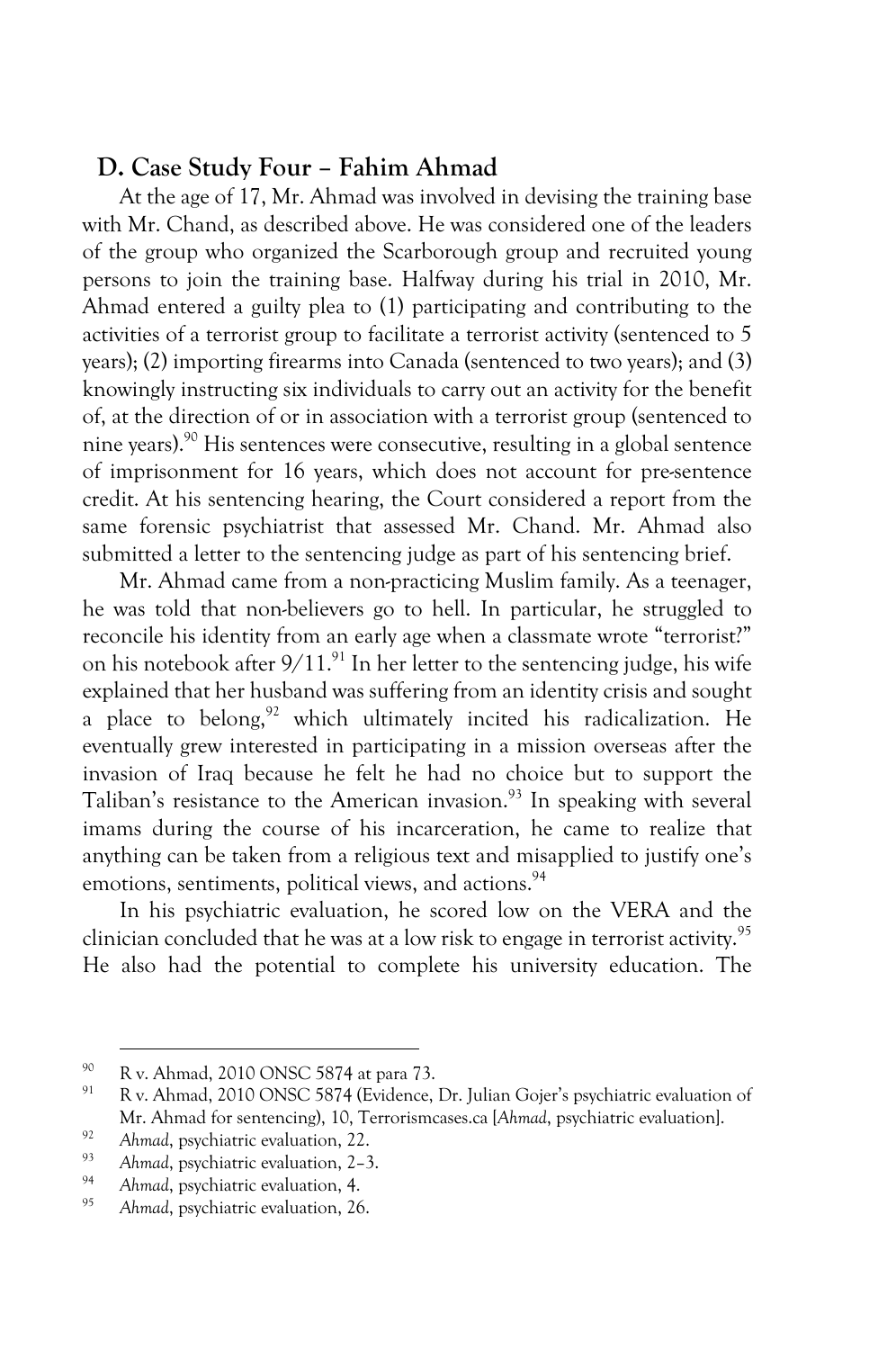clinician concluded that he took responsibility for his conduct and recommended counselling to reinforce the gains he made.<sup>96</sup>

These conclusions were echoed by Mr. Ahmad's letter to the sentencing judge, in which he expressed his remorse. In his letter, he explained that "after 9/11, everything changed," as he had a lot of questions about his background, "being from a country [he] hardly remembered and a religion [he] hardly practiced".<sup>97</sup> He cited attendance at mosque and integration into the Muslim community as a way to find like-minded persons who were similarly alienated from school and society.<sup>98</sup> He explained that at age 20, he became a father and experienced constraints unique from his peers.<sup>99</sup> He explained a comradery with other inmates in his pre-trial detention and the sense of respect they showed him, notwithstanding his faith. His letter exhibited a profound sense of realization of the power of humanity, as opposed to individual religion or background. Perhaps most striking was his concern that he "failed as a citizen of this country that has given me so much to be grateful for."100

Notwithstanding his strong potential to reintegrate into society, his degree of remorse, guilty plea, and honesty with the Court, Mr. Ahmad was sentenced to 16 years in prison.

These cases suggest that the weight of clinical assessments is never guaranteed for the purpose of sentencing. It seems that there is some skepticism about the reliability of actuarial tools and their ability to predict risk. While it is unclear whether this is a product of the evidence before the court or general skepticism as it generally relates to the prediction of risk, the sentencing stage also presents a dead end for inmates who are genuinely remorseful for their conduct and express a desire to reintegrate into their community.

<sup>&</sup>lt;sup>96</sup> Ahmad, psychiatric evaluation, 26.<br><sup>97</sup> P. Ahmad, 2010 ONSC 5874 (N

<sup>97</sup> R v. Ahmad, 2010 ONSC 5874 (Written Submissions of Fahim Ahmad, Exhibit 3), 3 [*Ahmad*, Written Submissions] (on file with author).

<sup>98</sup> *Ahmad*, Written Submissions, 4.

<sup>&</sup>lt;sup>99</sup> Ahmad, Written Submissions, 5.<br><sup>100</sup> Ahmad Whitten Submissions, 7.

Ahmad, Written Submissions, 7.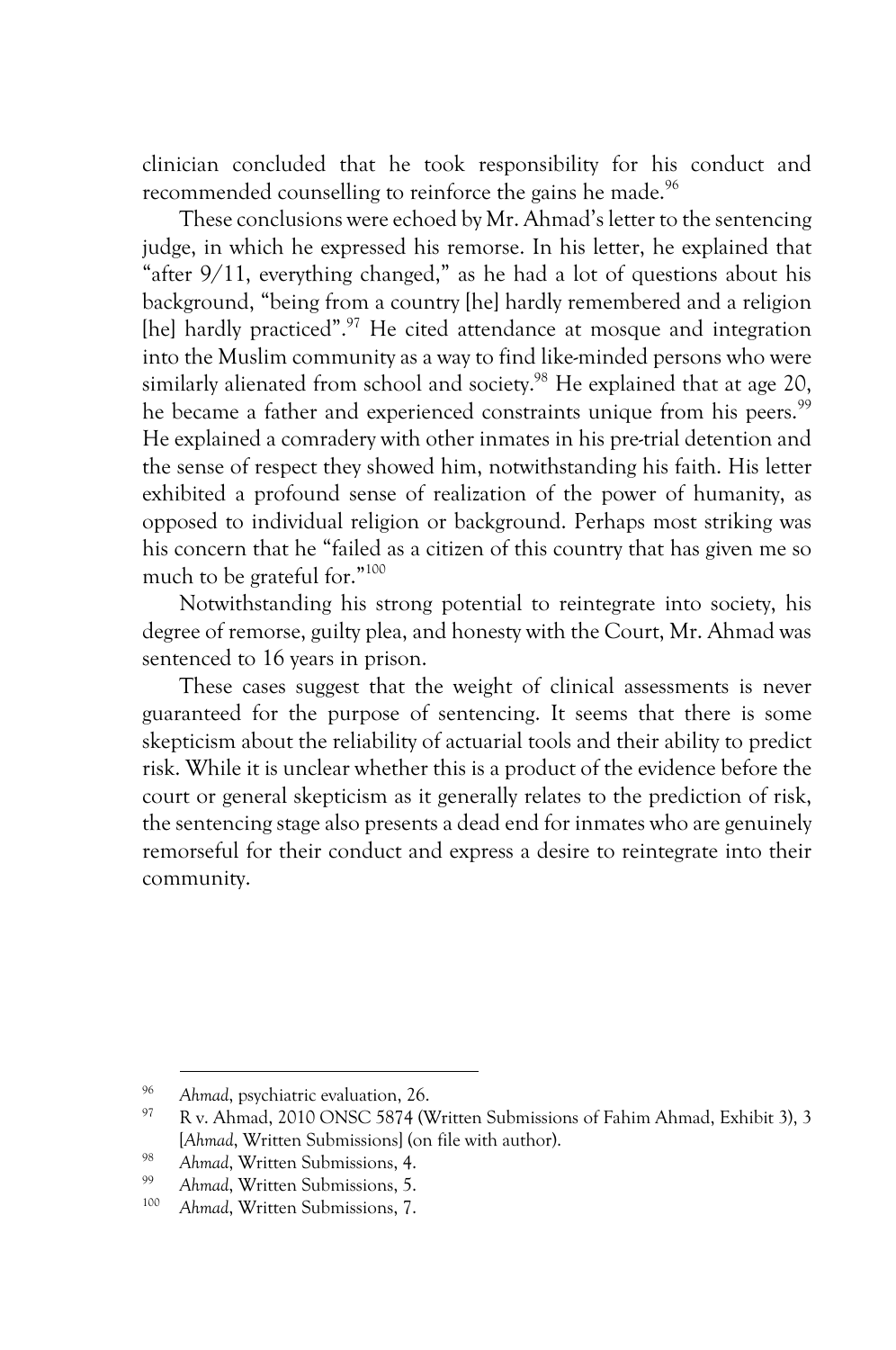# **IV: A DEAD END FOR REHABILITATION AND INTERVENTION WHILE IN CUSTODY**

Once inmates enter the correctional system, CSC assumes the role of preparing them for their eventual release back into society. CSC has no official rehabilitation or re-entry program for inmates convicted of terrorism offences.101 During the incarceration period, CSC conducts an individualized needs assessment, which may result in mandatory participation in disengagement activities, psychological treatment, or religious counselling.102 However, those incarcerated for terrorism offences do not have access to programming while in custody. This leaves inmates with yet another dead end when it comes time for their release.

Parole is a bridge between one's period of incarceration and their return to the community. In effect, it is a conditional release to the community that allows persons to serve part of their sentence in their community under the supervision of a parole officer and in accordance with certain conditions.<sup>103</sup> The Parole Board of Canada, which is an administrative tribunal that reports to the Minister of Public Safety, has the authority to grant, deny, and revoke parole for offenders serving sentences of two years or more.104 In Canada, parole for individuals convicted of terrorism offences is statutorily constrained. The *Corrections and Conditional Release Act* (*CCRA*) requires the Board to consider whether the offender will present an undue risk to society before the end of the sentence and whether the release of the offender will contribute to the protection of society by facilitating the offender's return to the community as a lawabiding citizen.105

With respect to terrorism offences, most offenders' parole is constrained by an order of the court during the sentencing hearing, and pursuant to the *Criminal Code*. Subsection 743.6(1.2) of the *Criminal Code* provides that when an offender is convicted of a terrorism offence, the

<sup>&</sup>lt;sup>101</sup> Jesse Morton and Mitchell D. Silber, "When Terrorists Come Home: The Need for Rehabilitating and Reintegrating America's Convicted Jihadists," Counter Extremism Project, accessed August 1, 2019, 33, https://www.counterextremism.com/sites/defau lt/files/CEP%20Report\_When%20Terrorists%20Come%20Home\_120618.pdf.<br>
Morton and Silber, "When Terrorists Come Home," 37.<br>
<sup>103</sup> "What is namele?" Communent of Canada, assessed Ayrust 1, 2010. https://www.

<sup>&</sup>quot;What is parole?," Government of Canada, accessed August 1, 2019, https://www.can ada.ca/en/parole-board/services/parole/what-is-parole.html.

<sup>&</sup>lt;sup>104</sup> Government of Canada, "What is parole?"<br> $\frac{105}{2}$  Government of Canaditional Balacce Act

Corrections and Conditional Release Act, S.C. 1992, c. 20, s. 102.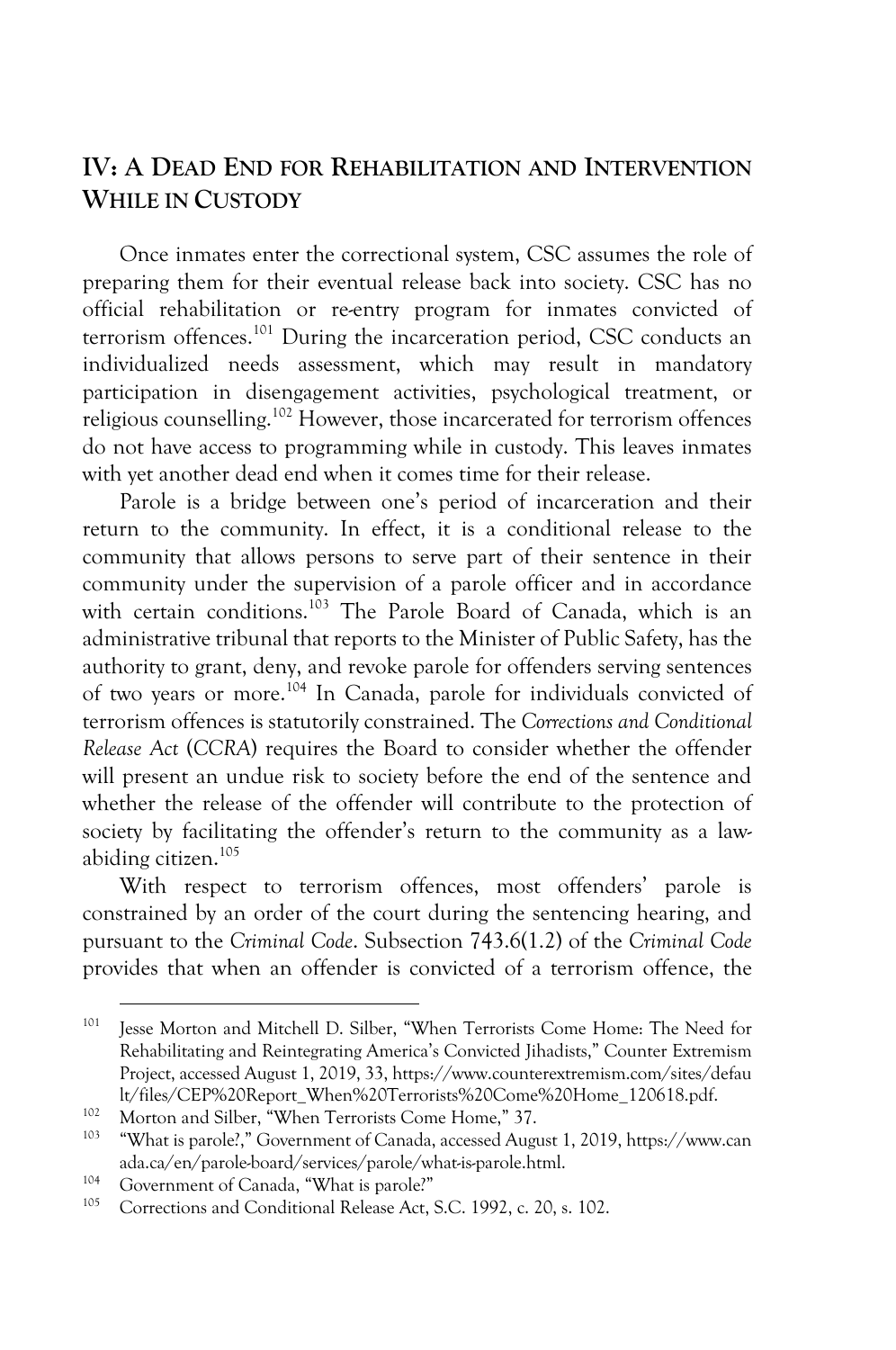court must order that at least half the sentence, or ten years, whichever is less, must be served before the offender can be released on parole.<sup>106</sup> This is normally the case unless the court is satisfied that "the expression of society's denunciation of the offence and the objectives of specific and general deterrence would be adequately served" by the regular ineligibility periods under the *CCRA*. <sup>107</sup> Under the *CCRA*, normal full parole, which would allow an offender to serve part of their sentence in the community, follows the successful completion of day parole. Generally, all inmates are eligible for full parole at one-third of their sentence, or seven years, whichever is less.<sup>108</sup> For those serving a life sentence, parole eligibility must be set at the time of sentencing. If parole is not granted at one-third of one's sentence, inmates must be released by two-thirds of their sentence.<sup>109</sup> All evidence that is relevant and available to the Board can be used to assess the offender's risk of re-offending.<sup>110</sup>

In 2018, I requested a copy of all "parole decisions for inmates convicted of terrorism offences since 2001" from the Board. A common theme from the decisions is that the Board was well aware of the absence of institutional programming and its effect on release. I also observed that the Board is circumspect about the accuracy of psychiatric risk assessment tools despite the fact that 93% of offenders granted day and full parole by the Board have not committed a new offence while on parole, and 99% have not committed a new violent offence.<sup>111</sup> In most of these cases, inmates were denied day parole or full release notwithstanding no criminal history and a low to moderate risk of recidivism.

The chart below summarizes the decisions released in response to my request on January 24, 2019.<sup>112</sup> Notably, the following conclusions can be made from the results:

<sup>&</sup>lt;sup>106</sup> Criminal Code, s. 743.6(1.2).<br>
<sup>107</sup> Criminal Code, s. 743.6(1.2).

<sup>108</sup> "Types of Conditional Release," Government of Canada, accessed August 1, 2019, https://www.canada.ca/en/parole-board/parole/types-of-conditional-release.html. See also Corrections and Conditional Release Act, s. 120.

<sup>109</sup> Government of Canada, "Types of Conditional Release." Note that some offences attract certain parole exceptions.

<sup>110</sup> Corrections and Conditional Release Act, s. 101. See also Government of Canada, "What is parole?"

 $111$  Government of Canada, "What is parole?"

Note: The request did not have a file number.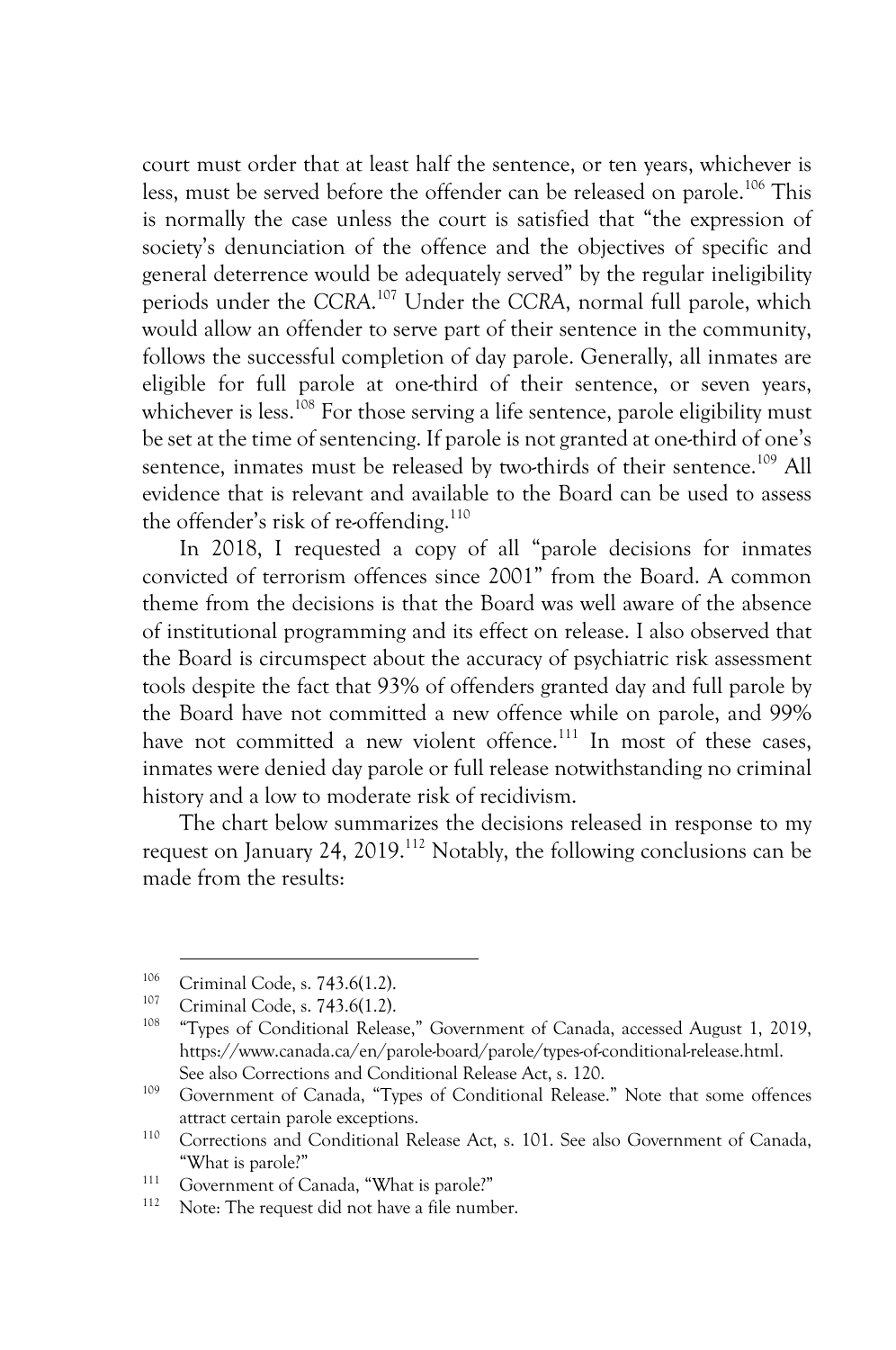- Approximately half of the decisions impose a mandatory condition on the inmate to participate in religious counselling as a form of "treatment plan" approved by a parole officer;
- The Board questions the reliability of clinical risk assessments; and
- The absence of in-custody programming for inmates convicted of these offences does not assist inmates in making the case for release.

| Inmate                   | Request                               | Outcome                 | Absence of<br>Correctional<br>Programmin<br>g Identified | Inadequate<br>or<br>Inconclusive<br>Risk<br>Assessments | Counselling<br>for<br>Deradicalizati-<br>on Imposed |
|--------------------------|---------------------------------------|-------------------------|----------------------------------------------------------|---------------------------------------------------------|-----------------------------------------------------|
| $\mathbf{1}$             | Detention<br>review                   | Detention<br>ordered    | ž.                                                       | z.                                                      | ÷,                                                  |
| $\overline{2}$           | Detention<br>review                   | Detention<br>ordered    | ×,                                                       | ×,                                                      | ÷,                                                  |
| $\mathfrak{Z}$           | Full parole<br>- pre-<br>release      | Change to<br>conditions | u,                                                       | Yes                                                     | u,                                                  |
| $\overline{4}$           | Detention<br>Review                   | Detention<br>ordered    | Yes                                                      | Yes                                                     | ÷,                                                  |
| 5                        | Full parole<br>- pre-<br>release      | Denied                  | Yes                                                      | ÷                                                       | 4                                                   |
| 6                        | Day parole<br>- pre-<br>release       | Continued               | ×,                                                       | ×,                                                      | Yes                                                 |
| $\overline{\mathcal{U}}$ | Day parole<br>- pre-<br>release       | Granted                 | ù,                                                       | J,                                                      | Yes                                                 |
| 8                        | Statutory<br>Release -<br>pre-release | Change<br>condition     | Yes                                                      | Yes                                                     | Yes                                                 |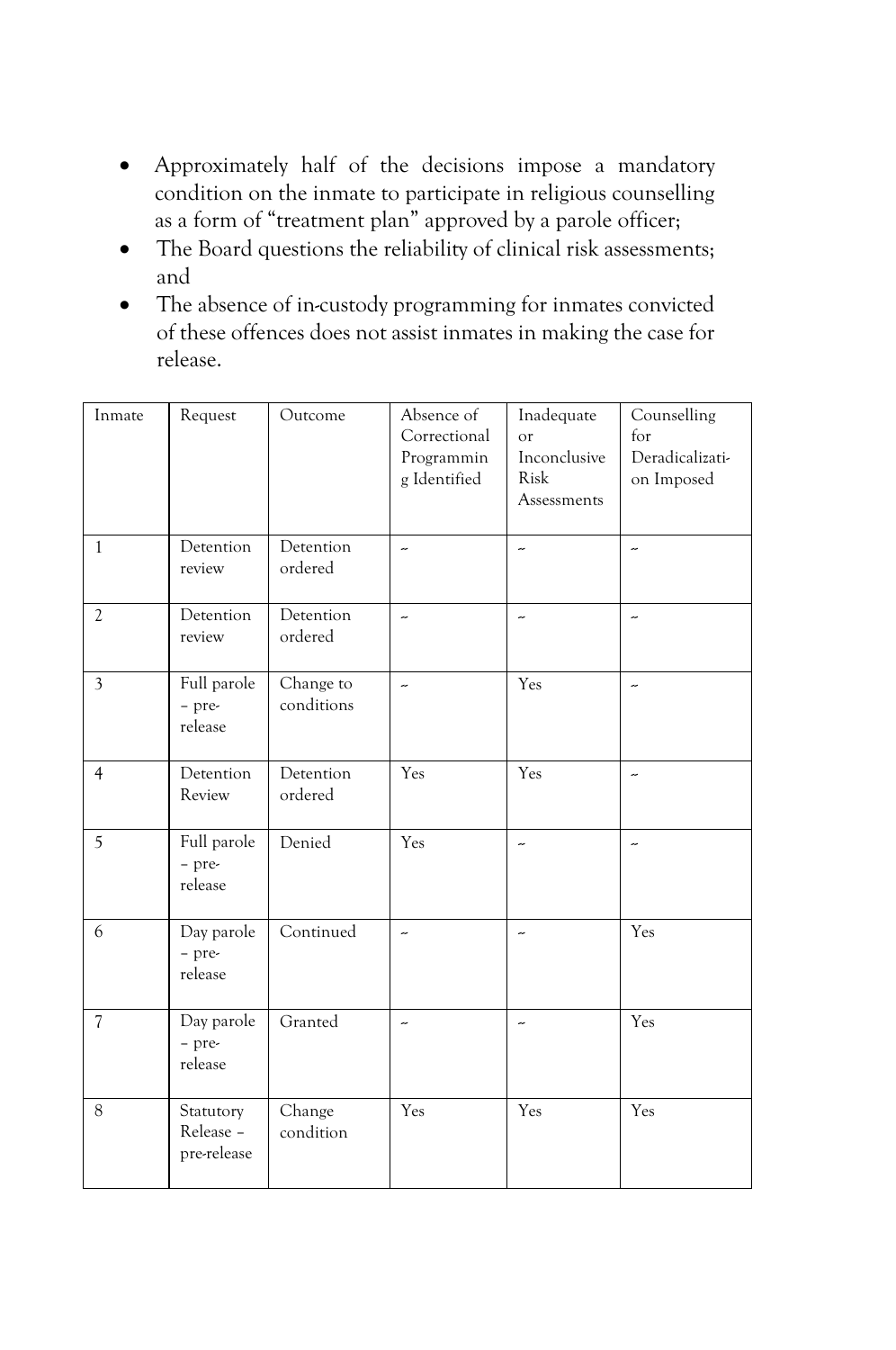| 9  | Full parole<br>pre-release                            | Denied                                                         | Yes | Yes                  | Yes                   |
|----|-------------------------------------------------------|----------------------------------------------------------------|-----|----------------------|-----------------------|
| 10 | Day parole<br>- pre-<br>release                       | Continued.<br>Condition<br>changed for<br>statutory<br>release | u,  | Yes                  | Yes                   |
| 11 | Day<br>parole-post<br>release                         | Change<br>condition                                            | ×,  | ×,                   | Yes                   |
| 12 | Day parole<br>- pre-<br>release<br>and full<br>parole | Full parole<br>denied - day<br>parole<br>granted               | Yes | ×,                   | Yes                   |
| 13 | Day parole<br>- pre-<br>release                       | Denied                                                         | ÷   | $\ddot{\phantom{0}}$ | ÷                     |
| 14 | Detention<br>review                                   | Detention<br>order<br>confirmed                                | Yes | $\sim$               | $\sim$                |
| 15 | Detention<br>review                                   | Detention<br>order<br>confirmed                                | ×,  | Yes                  | $\tilde{\phantom{a}}$ |

Note: The Board did not release these decisions as numbered above. I individually numbered each decision as the inmates' names and identifiers were redacted in accordance with the Privacy Act.

# **A. The Absence of Institutional Programming**

Inmate 3 came from a moderately religious family and had pro-social views. Citing the absence of a validated, reliable, and standardized test for assessing risk of re-involvement in terrorist acts, the Board ultimately confirmed his detention order. By the time of his parole hearing, this inmate shared that he began turning his life around by reading the right materials and teachings and only listening to people who are qualified. He cited his exposure to several risk factors including, but not limited to, the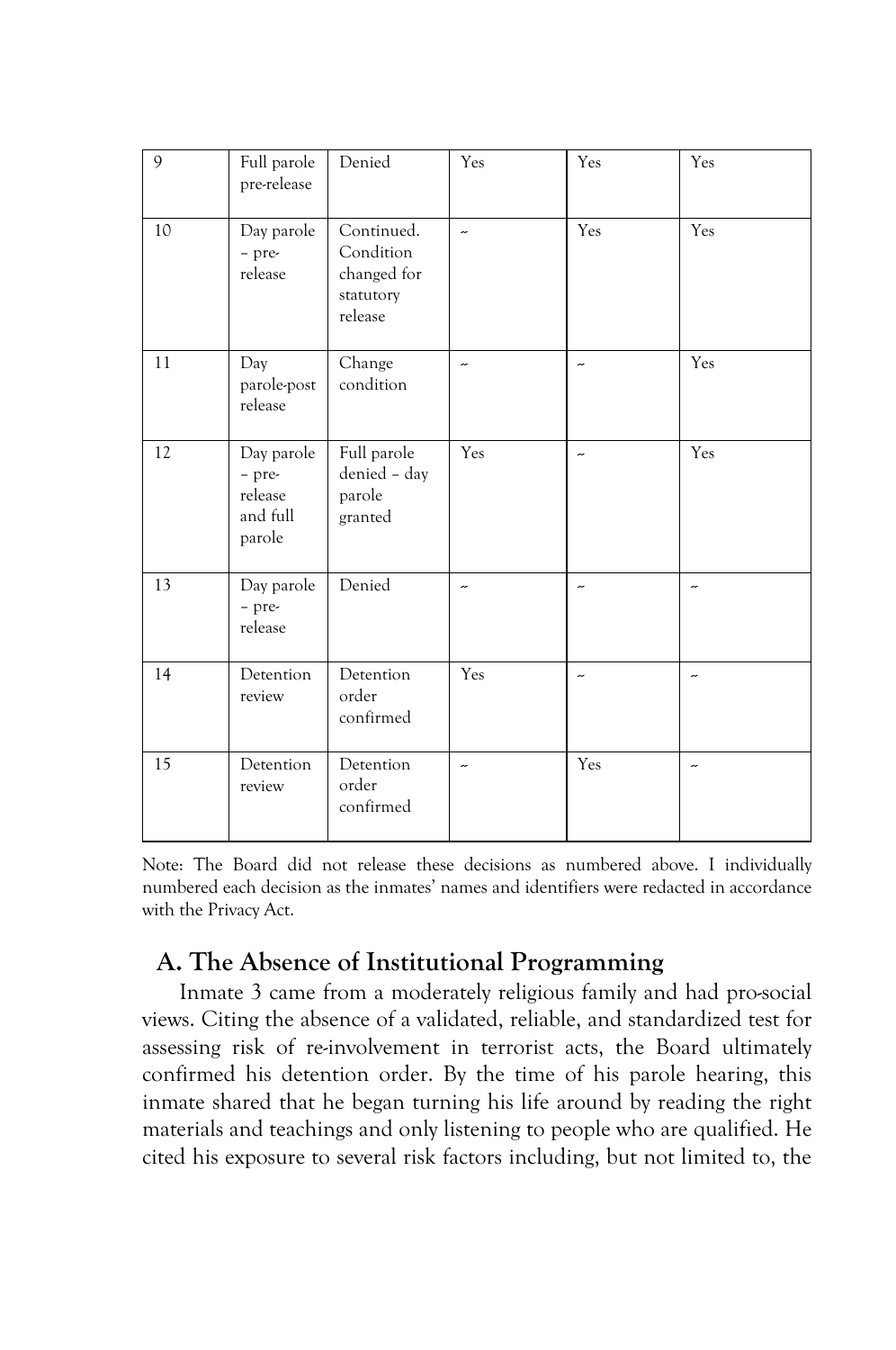media, the "wrong" people, and "teachers".113 The Board was concerned that he had downplayed his role with the index offences.<sup>114</sup>

In Inmate 14's decision, the Board concluded that his radical beliefs were not mitigated and thus confirmed his detention order. Recognizing the institutional gaps at play, the Board wrote, "there does not exist a community strategy that would offer enough structure to prevent you to engage in behaviour that could potentially result in serious harm or death."115 The same concerns were expressed in another decision in which the Board denied full release:

There was no correctional programming recommended in your case as traditional programming does not target the needs specific to offenders involved in terrorist related offences. You attended one session of psychological counselling, however, the clinician felt that she did not have the necessary knowledge or training to address your criminal dynamics. Further, it is felt that the standardized risk assessments completed by Correctional Service of Canada (CSC) would not appropriately capture the true risk levels for the type of crimes you were involved  $in.$ <sup>116</sup>

Other cases echo the same concerns, citing the fact that there are "no programs" available to inmates that would "facilitate" statutory release.<sup>117</sup> In one case, the inmate participated in spiritual counselling in search of a new attitude, and yet the Board remained skeptical due to the lack of programming within CSC.<sup>118</sup> In addition to the fact that the inmate's "changes in beliefs" were not yet "tested in the community," the Board concluded that a "structured and highly monitored environment" was necessary to manage the inmate's risk to re-offend.<sup>119</sup>

#### **B. Issues with Psychiatric Risk Assessments**

In many cases, despite the fact that inmates did not present with mental health issues, the Board questioned the accuracy of actuarial risk assessments used by psychiatrists to predict the risk of recidivism. In others,

<sup>&</sup>lt;sup>113</sup> Inmate 1, Parole Board Decision, 5.<br><sup>114</sup> Inmate 1, Parole Board Decision, 4.

<sup>&</sup>lt;sup>114</sup> Inmate 1, Parole Board Decision, 4.

<sup>&</sup>lt;sup>115</sup> Inmate 14, Parole Board Decision, 3.<br><sup>116</sup> Inmate 5, Parole Board Decision, 6.

<sup>&</sup>lt;sup>116</sup> Inmate 5, Parole Board Decision, 6.<br><sup>117</sup> Inmate 4, Parole Board Decision, 5; Inmate 8, Parole Board Decision, 4; Inmate 9, Parole Board Decision, 4.

<sup>&</sup>lt;sup>118</sup> Inmate 8, Parole Board Decision, 4.

Inmate 8, Parole Board Decision, 4.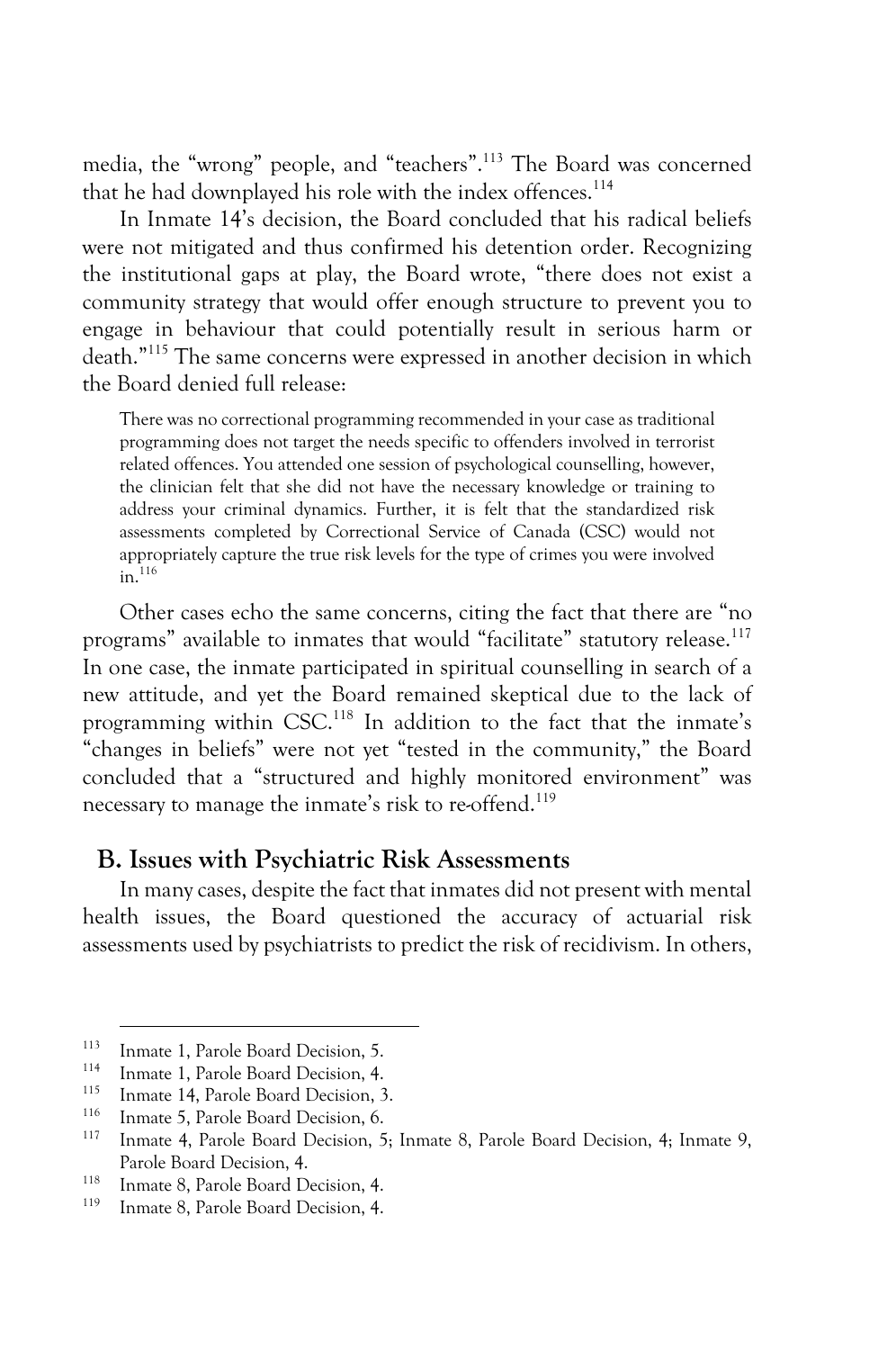notwithstanding a positive actuarial score or a low possibility of risk, offenders were denied parole.

Consider Inmate 4, whose detention was ordered. Inmate 4 received a psychiatric assessment and evaluation, which suggested that he was at a low risk of engaging in terrorist activity. To be clear, this conclusion apparently originated from the inmate's score on the Violent Extremism Risk Assessment (VERA). By contrast, a psychological risk assessment suggested that there are no "available standardized tools for assessing risk for recidivism in terrorist acts." <sup>120</sup> The Board concluded that there was no medical psychological or psychiatric evidence that this inmate was likely to commit an offence causing bodily harm or death if released. Parole was ultimately denied due to the absence of a "reliable release plan, lack of coping strategies and an inability to understand and identify risk factors."121

Inmate 5 faced a similar issue. In denying his release, the Board cited several reasons including an unreliable risk assessment score. Specifically, the Board was concerned that the standardized risk assessments completed by CSC could not capture the "true" risk levels for the types of crimes committed by the inmate. The Board further reported that it placed no weight on a psychiatric assessment by the inmate's psychiatrist from his sentencing. The Board did not provide a rationale to explain why the risk assessments did not capture true risk levels. It was unclear whether this conclusion related to the absence of literature in the Board's impression of this inmate. Nevertheless, the risk assessment component was just one factor that led to the denial of his request for full parole.

While concerns about the reliability of actuarial measures were echoed in several other decisions released, in one case, a clinical assessment was relied upon as just one factor which resulted in the Board granting day parole for one inmate. In the case of Inmate 7, the Board accepted an assessment from the trial on the basis that there were no "significant changes" to the case.<sup>122</sup> The clinician who assessed Inmate 7, who was considered an "expert" by the Board with respect to terrorism cases, concluded that the inmate was at low risk for re-offending and concluded that any lingering risk could be further mitigated through religious and psychological counselling.123

<sup>&</sup>lt;sup>120</sup> Inmate 4, Parole Board Decision, 4.<br><sup>121</sup> Invested A Republic Board Decision 5

<sup>&</sup>lt;sup>121</sup> Inmate 4, Parole Board Decision, 5.

<sup>&</sup>lt;sup>122</sup> Inmate 7, Parole Board Decision, 5.<br><sup>123</sup> Inmate 7, Parole Board Decision, 5.

Inmate 7, Parole Board Decision, 5.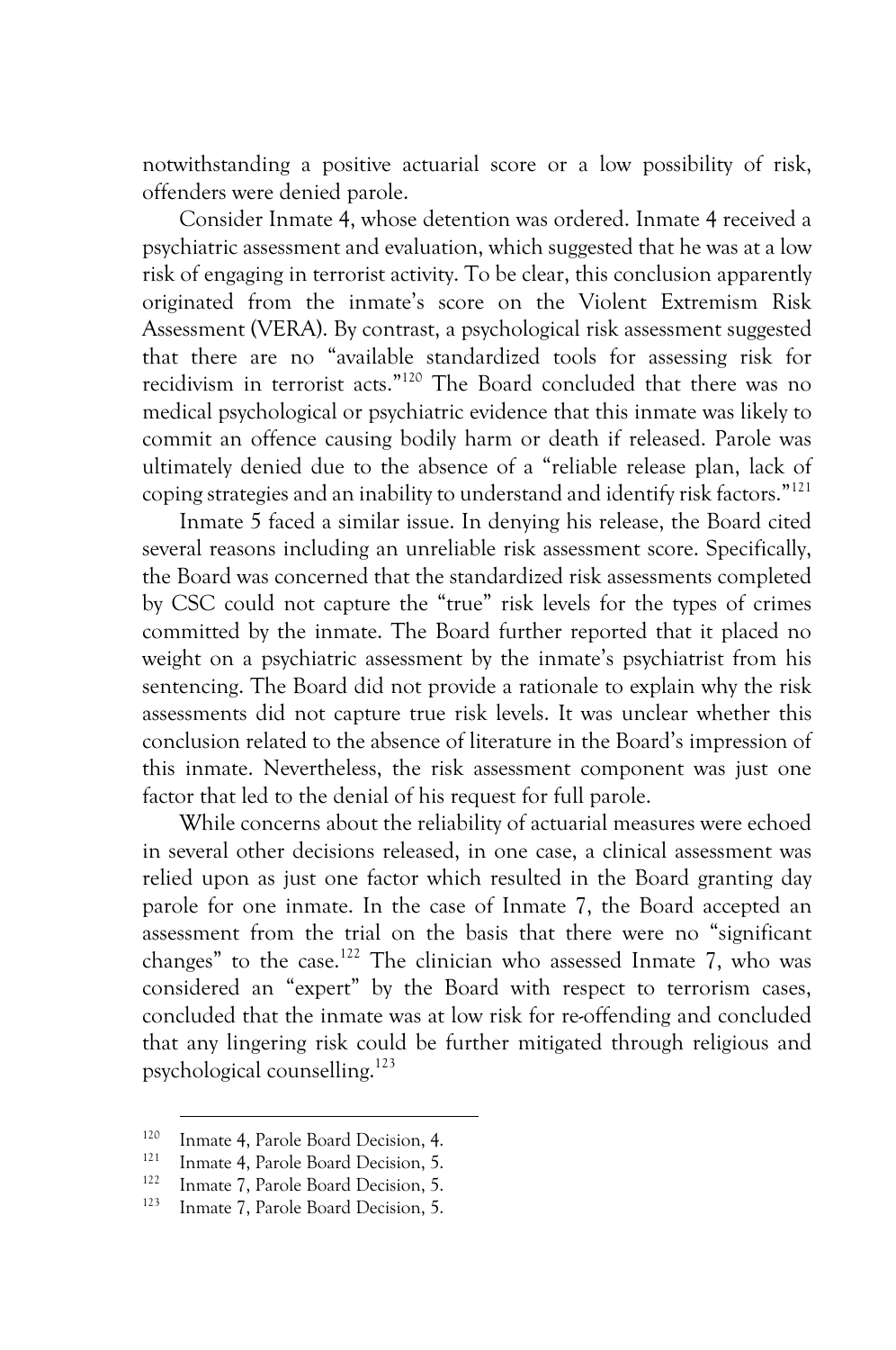Comparatively speaking, Inmate 7 was described as more contrite and willing to change. In other decisions, the desire to change, coupled with a low risk of re-offending, was insufficient. Some decisions reflect doubt in the degree of authenticity associated with the inmates' desire to change. A global read of the decisions suggests that those who participate in traditional models of counselling, have a low risk of re-offending, participate in traditional CSC programming, and have been genuinely contrite before the Board were more likely to receive day parole. The underlying premise in these decisions suggests that participation in more conventional rehabilitative efforts such as counselling proved advantageous at the parole stage.

#### **C. Counselling for Deradicalization**

Counselling for deradicalization presents a point of inherent tension. On the one hand, a recommendation in favour of counselling suggests that the underlying grievance of the accused is religion and any misconceived notions or beliefs about the faith ought to be de-programmed. On the other hand, counselling is frequently utilized as a tool to rehabilitate the general offender population.

This tension was at issue in the case of Aaron Driver in Manitoba. Mr. Driver was the subject of a peace bond. In a constitutional challenge to the terrorism peace bond provisions, the Court also considered whether the condition to participate in religious counselling was considered "overbroad." In concluding that the condition to be subject to such programming ran contrary to section 7 of the *Charter*, the Court explained that requiring treatment would constitute an unreasonable condition:

If terrorism is "a litmus test for the dearly held beliefs", it follows that the concept of terrorism is an ideological construct. Accordingly, imposing ideological programming is to impose subjective belief systems upon the subject. Given that freedom of thought and expression are protected by section 2 of the *Charter***,** it is inconsistent with *Charter* values to implicitly prohibit such thought, ideology and expression*.*

While the Crown argues that the procedural safeguard of allowing the court to have the option of not imposing such a condition saves the constitutionality of the provision, the condition itself must be reasonable. With respect, requiring deprogramming "treatment" does not amount to a reasonable condition. No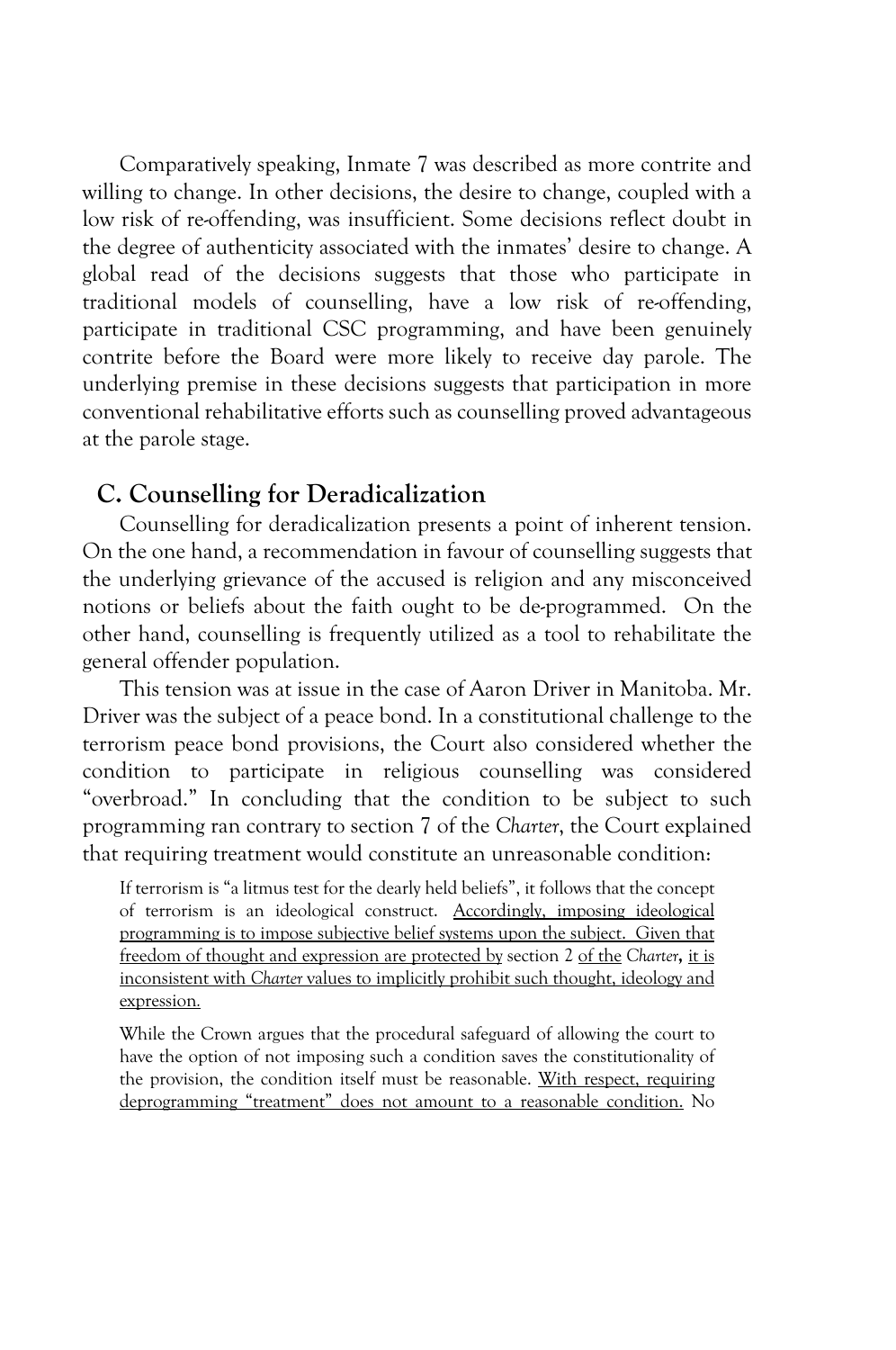other type of treatment has been offered that would be in any way rationally connected to section  $810.011(6)(a).^{124}$ 

While the case of Mr. Driver did not concern parole matters, it suggests that compelling treatment is dangerous because it compromises one's right to think and be free. While framed as a *Charter* argument, the Court's thinking is in line with existing literature about the efficacy of religious intervention for the purpose of deradicalization. For example, in a 2019 study commissioned by European scholars, a study of 111 publications was commissioned to understand the efficacy and types of intervention programming in the world. The literature identified a focus on interventions that prevent or counter the intention to commit extremism. They included preventing recruitment and creating opportunities to leave extremist groups through deradicalization.<sup>125</sup> Notably, while the author found that the results of many studies suggested that educational interventions were beneficial, he was unable to identify studies comparing the outcomes of various interventions.<sup>126</sup>

Importantly, the above study concluded that there was a lack of evidence-based interventions that focus on countering/preventing violent extremism. The authors recommended that future researchers consider evaluating the comparative efficacy of interventions. These conclusions are relevant to decisions of the Board, which frequently impose religious counselling as a condition of release. Oddly, while the Board acknowledges that there is insufficient evidence that proves the efficacy of intervention such as therapy, the Board has not hesitated to impose a condition requiring the inmate to participate in religious counselling.

Consider the case of Inmate 9, who was denied parole for a host of reasons. The inmate's psychiatrist recommended that he participate in cognitive behavioural therapy  $(CBT)$ .<sup>127</sup> The inmate was willing to obtain this type of therapy. Despite the inmates' willingness, the Board wrote:

Terrorism related offences occur infrequently and there is a lack of empirical evidence about therapeutic treatment (including CBT) to address radicalized offenders. The Psychology department at the institution is unable to operate

<sup>&</sup>lt;sup>124</sup> Canada (Attorney General) v. Driver, 2016 MBPC 3 at para 52 [emphasis added].<br><sup>125</sup> Isabella Pietano at al. <sup>44</sup> Seoping Bayiaw of Intervantions for Preventing.

<sup>125</sup> Isabella Pistone et al., "A Scoping Review of Interventions for Preventing and Countering Violent Extremism: Current Status and Implications for Future Research," *Journal for Deradicalization* 19 (2019): 24–25.

<sup>&</sup>lt;sup>126</sup> Pistone et al., "Preventing and Countering Violent Extremism," 25.<br><sup>127</sup> Inpute 9, Persla Board Decision, 5.

Inmate 9, Parole Board Decision, 5.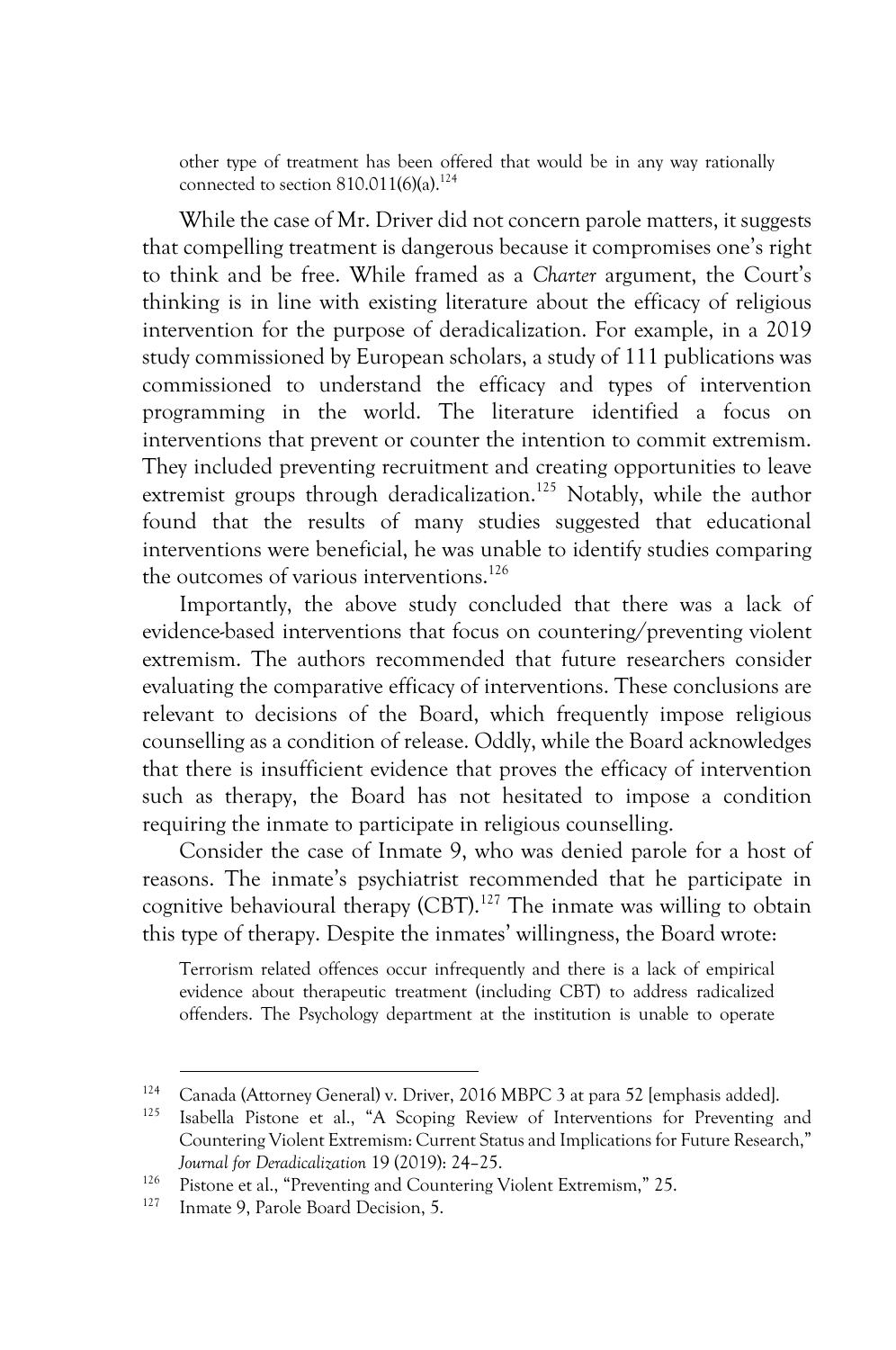outside their area of competency, particularly when there is a lack of guiding information about standard treatment and assessment.<sup>128</sup>

It is worth noting that the Board drew these conclusions without reference to the existing literature on the subject matter. It is unclear whether the Board received submissions on this point and whether those submissions accounted for literature in this area. Furthermore, it would be helpful to understand whether any literature studied discussed the differences between traditional risk assessment tools derived from generaloffender populations as compared with tools that are not. More importantly, it would be worth understanding whether the Board consulted with the department of psychology at the correctional facility to better appreciate what is meant by a "lack of guiding information." There is no indication that the Board consulted with a psychiatric expert in this regard, or whether psychiatry formed part of its decision-making calculus.

Inmate 9 was also advised that they had "outstanding needs with respect to deradicalization." <sup>129</sup> This was observed despite the fact that the inmate was assessed at a low-moderate risk for general recidivism and lowmoderate risk for violent recidivism.130 The Board did not opine on the relationship between these two elements. It also did not comment on what type of intervention would be suitable for the purpose of counselling. Additionally, the Board did not engage in an analysis that would explain why counselling would be fruitful for this inmate or whether any religious leaders were consulted about its utility.

It remains to be seen how the Board will consider counselling in future decisions. However, it would seem that there is an inconsistent approach between courts and the Board in this regard. While courts seem hesitant to impose counselling as a condition of one's release, the Board takes no issue. This disparity of approaches sets a double standard for inmates at the sentencing and parole stages. In many cases, the Board's decision presupposes that religion is the underlying issue associated with the inmate's grievances, and that re-engineering one's thoughts is required for successful integration into the community. Without evidence that this nexus is in fact possible, the imposition of religious counselling amounts to no more than a wild guess.

<sup>&</sup>lt;sup>128</sup> Inmate 9, Parole Board Decision, 5.

<sup>&</sup>lt;sup>129</sup> Inmate 9, Parole Board Decision, 5.<br><sup>130</sup> Inmate 9, Parole Board Decision, 5.

Inmate 9, Parole Board Decision, 5.